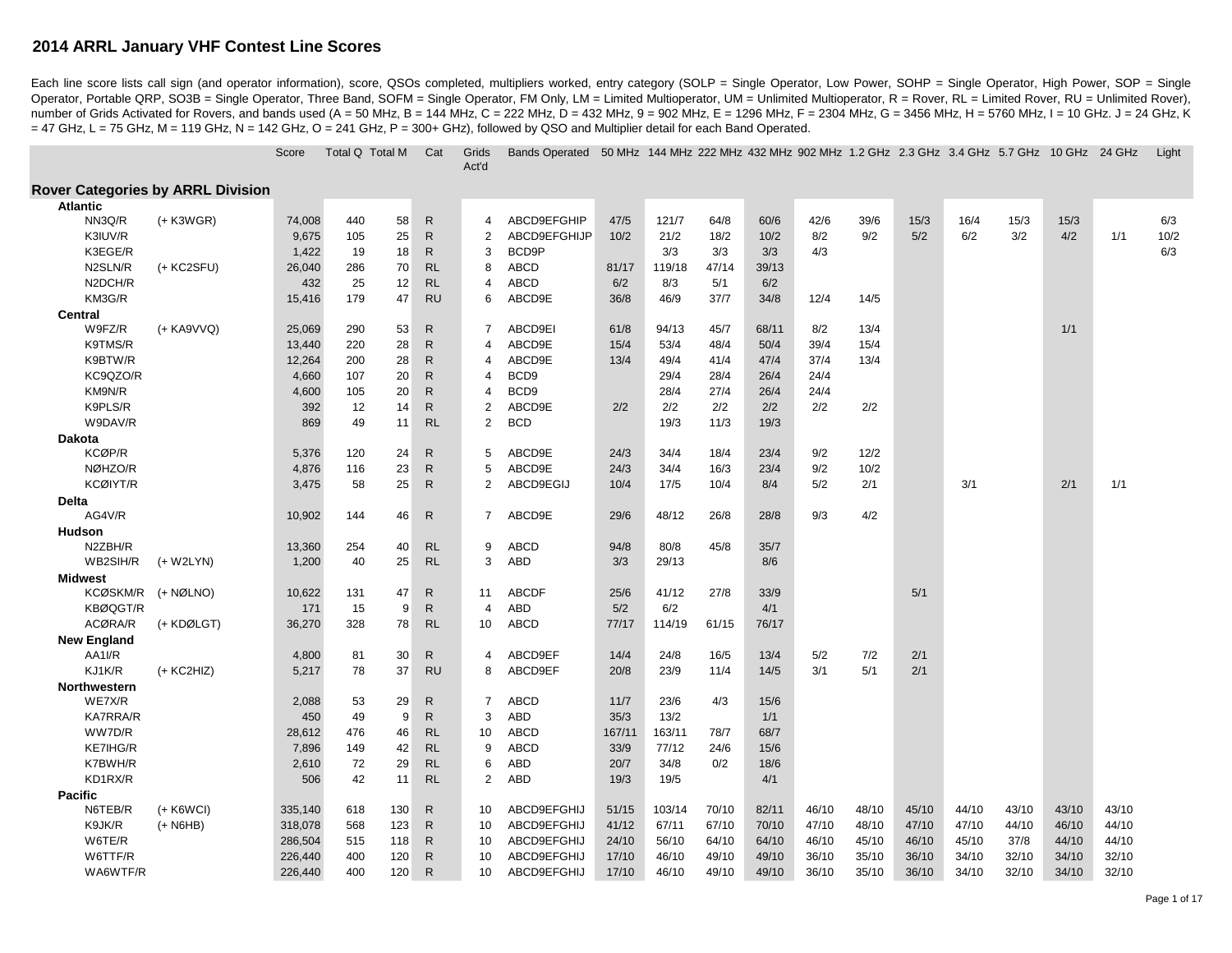|                                                                                                        | Score           | Total Q Total M |                | Cat                          | Grids<br>Act'd                 | Bands Operated 50 MHz 144 MHz 222 MHz 432 MHz 902 MHz 1.2 GHz 2.3 GHz 3.4 GHz 5.7 GHz 10 GHz 24 GHz |              |                |               |               |            |             |       |      |      |      |     | Light |
|--------------------------------------------------------------------------------------------------------|-----------------|-----------------|----------------|------------------------------|--------------------------------|-----------------------------------------------------------------------------------------------------|--------------|----------------|---------------|---------------|------------|-------------|-------|------|------|------|-----|-------|
|                                                                                                        |                 |                 |                |                              |                                |                                                                                                     |              |                |               |               |            |             |       |      |      |      |     |       |
| W7QQ/R                                                                                                 | 10,864          | 125             | 56             | $\mathsf{R}$                 | 13                             | ABCD9E                                                                                              | 2/2          | 70/19          | 24/7          | 21/10         | 2/1        | 6/4         |       |      |      |      |     |       |
| WB6BET/R                                                                                               | 1,846           | 60              | 26             | $\mathsf{R}$                 | $\overline{c}$                 | <b>ABD</b>                                                                                          | 17/8         | 32/11          |               | 11/5          |            |             |       |      |      |      |     |       |
| KH6XL/R                                                                                                | 64              | 12              | $\overline{4}$ | $\mathsf{R}$                 | $\mathbf{1}$                   | <b>BD</b>                                                                                           |              | 8/2            |               | 4/1           |            |             |       |      |      |      |     |       |
| KI6YYT/R                                                                                               | 42              | $\overline{7}$  | 6              | $\mathsf{R}$                 | $\overline{c}$                 | В                                                                                                   |              | 7/4            |               |               |            |             |       |      |      |      |     |       |
| W6YLZ/R                                                                                                | 42,490          | 421             | 70             | RL                           | 10                             | <b>ABCD</b>                                                                                         | 103/16       | 132/16         | 89/14         | 97/14         |            |             |       |      |      |      |     |       |
| N6ORB/R                                                                                                | 5,856           | 155             | 32<br>8        | <b>RL</b>                    | 3                              | <b>ABCD</b>                                                                                         | 63/10        | 64/9           | 6/3           | 22/7          |            |             |       |      |      |      |     |       |
| AH6RH/R                                                                                                | 504             | 45              |                | <b>RU</b>                    | 2                              | $\mathsf{BCDE}$                                                                                     |              | 29/2           | 3/1           | 12/2          |            | 1/1         |       |      |      |      |     |       |
| Roanoke<br>K8GP/R<br>(K1RA, W8ZN, ops.)                                                                | 293,178         | 900             | 131            | ${\sf R}$                    | 8                              | ABCD9EFGHI                                                                                          | 154/15       | 234/19         | 142/18        | 157/18        | 51/10      | 62/10       | 36/9  | 27/9 | 23/8 | 14/7 |     |       |
| <b>Rocky Mountain</b>                                                                                  |                 |                 |                |                              |                                |                                                                                                     |              |                |               |               |            |             |       |      |      |      |     |       |
| ABØYM/R                                                                                                | 910             | 50              | 14             | <b>RL</b>                    | 4                              | ABD                                                                                                 | 15/4         | 20/3           |               | 15/3          |            |             |       |      |      |      |     |       |
| Southeastern                                                                                           |                 |                 |                |                              |                                |                                                                                                     |              |                |               |               |            |             |       |      |      |      |     |       |
| N2CEI/R                                                                                                | 29,205          | 187             | 55             | $\mathsf{R}$                 | 5                              | ABCD9EFGHI                                                                                          | 30/7         | 41/8           | 19/6          | 39/8          | 12/4       | 18/5        | 0/0   | 8/4  | 11/4 | 10/4 |     |       |
| K4SME/R                                                                                                | 25,245          | 154             | 51             | $\mathsf{R}$                 | 4                              | ABCD9EGHI                                                                                           | 19/6         | 32/7           | 17/5          | 27/8          | 12/4       | 17/5        |       | 12/4 | 10/4 | 8/4  |     |       |
| WB2ONA/R                                                                                               | 21,942          | 108             | 53             | $\mathsf{R}$                 | 4                              | ABCD9EFGHI                                                                                          | 10/5         | 18/6           | 12/5          | 17/6          | 10/5       | 10/5        | 4/2   | 9/5  | 10/5 | 8/5  |     |       |
| N2CYM/R                                                                                                | 21,677          | 106             | 53             | $\mathsf{R}$                 | 4                              | ABCD9EFGHI                                                                                          | 9/5          | 18/6           | 12/5          | 17/6          | 9/5        | 10/5        | 4/2   | 9/5  | 9/5  | 9/5  |     |       |
| W3TMZ/R                                                                                                | 2,527           | 64              | 19             | $\mathsf{R}$                 | $\overline{4}$                 | <b>BDF</b>                                                                                          |              | 31/7           |               | 27/6          |            |             | 6/2   |      |      |      |     |       |
| N4QV/R                                                                                                 | 168             | 24              | 6              | $\mathsf{R}$                 | $\overline{c}$                 | <b>ABD</b>                                                                                          | 10/1         | 10/2           |               | 4/1           |            |             |       |      |      |      |     |       |
| KD4YDD/R                                                                                               | 161             | 10              | $\overline{7}$ | ${\sf R}$                    | 3                              | BCD9                                                                                                |              | 3/1            | 1/1           | 3/1           | 3/1        |             |       |      |      |      |     |       |
| Southwestern                                                                                           |                 |                 |                |                              |                                |                                                                                                     |              |                |               |               |            |             |       |      |      |      |     |       |
| N6ZE/R                                                                                                 | 6,878           | 131             | 38             | $\mathsf{R}$                 | $\overline{7}$                 | ABCD9                                                                                               | 21/8         | 66/9           | 14/5          | 27/8          | 3/1        |             |       |      |      |      |     |       |
| <b>West Gulf</b>                                                                                       |                 |                 |                |                              |                                |                                                                                                     |              |                |               |               |            |             |       |      |      |      |     |       |
| <b>KØMHC/R</b>                                                                                         | 9,558           | 103             | 54             | $\mathsf{R}$                 | 8                              | <b>ABCDHI</b>                                                                                       | 21/13        | 38/12          | 15/8          | 24/10         |            |             |       |      | 2/1  | 3/2  |     |       |
| K5GJ/R                                                                                                 | 6,747           | 138             | 39             | <b>RL</b>                    | 10                             | ABD                                                                                                 | 28/6         | 75/14          |               | 35/9          |            |             |       |      |      |      |     |       |
| WØJT/R                                                                                                 | 1,980           | 44              | 33             | <b>RL</b>                    | $\overline{7}$                 | <b>ABCD</b>                                                                                         | 5/5          | 23/10          | 4/4           | 12/7          |            |             |       |      |      |      |     |       |
| KD5EUO/R                                                                                               | 1,659           | 66              | 21             | <b>RL</b>                    | 4                              | ABD                                                                                                 | 23/6         | 30/7           |               | 13/4          |            |             |       |      |      |      |     |       |
| AF5CC/R                                                                                                | 240             | 19              | 12             | <b>RU</b>                    | 3                              | ABD                                                                                                 | 6/3          | 12/5           |               | 1/1           |            |             |       |      |      |      |     |       |
| Canada                                                                                                 |                 |                 |                |                              |                                |                                                                                                     |              |                |               |               |            |             |       |      |      |      |     |       |
| VE3OIL/R<br>VE7JH/R                                                                                    | 30,932<br>3,726 | 167<br>91       | 76<br>27       | $\mathsf{R}$<br>$\mathsf{R}$ | $\overline{7}$<br>$\mathbf{2}$ | ABCD9EFGHIJP<br>ABCD9E                                                                              | 11/4<br>22/5 | 56/18<br>38/10 | 28/14<br>10/3 | 34/15<br>13/5 | 7/3<br>4/1 | 15/4<br>4/1 | 7/3   | 1/1  | 2/2  | 3/2  | 1/1 | 2/2   |
| VE3RKS/R                                                                                               | 25              | 5               | 5              | <b>RL</b>                    | 2                              | AB                                                                                                  | 2/1          | 3/2            |               |               |            |             |       |      |      |      |     |       |
| Single Operator Categories - U.S by Call Area, then ARRL Section; Canada by RAC Section; DX by Country |                 |                 |                |                              |                                |                                                                                                     |              |                |               |               |            |             |       |      |      |      |     |       |
| Call Area 1                                                                                            |                 |                 |                |                              |                                |                                                                                                     |              |                |               |               |            |             |       |      |      |      |     |       |
| <b>Connecticut</b>                                                                                     |                 |                 |                |                              |                                |                                                                                                     |              |                |               |               |            |             |       |      |      |      |     |       |
|                                                                                                        |                 |                 |                |                              |                                |                                                                                                     |              |                |               |               |            |             |       |      |      |      |     |       |
| N8RA                                                                                                   | 14,681          | 237             |                | 53 SOLP                      |                                | <b>ABCD</b>                                                                                         | 114/18       | 83/19          | 22/10         | 18/6          |            |             |       |      |      |      |     |       |
| W <sub>1</sub> TR                                                                                      | 3,874           | 109             |                | 26 SOLP                      |                                | ABDE                                                                                                | 49/7         | 32/9           |               | 22/7          |            | 6/3         |       |      |      |      |     |       |
| N <sub>1</sub> ZN                                                                                      | 3,724           | 113             |                | 28 SOLP                      |                                | ABD                                                                                                 | 50/10        | 43/12          |               | 20/6          |            |             |       |      |      |      |     |       |
| WA1GTP<br>N <sub>1</sub> JW                                                                            | 884             | 45              |                | 17 SOLP<br>9 SOLP            |                                | <b>ABCD</b>                                                                                         | 27/8<br>62/9 | 11/5           | 1/1           | 6/3           |            |             |       |      |      |      |     |       |
| N <sub>1</sub> ORK                                                                                     | 558<br>203      | 62<br>27        |                | 7 SOLP                       |                                | Α<br><b>ABD</b>                                                                                     | 9/3          | 16/3           |               | 2/1           |            |             |       |      |      |      |     |       |
| KA1VMG                                                                                                 | 56              | 14              |                | 4 SOLP                       |                                | Α                                                                                                   | 14/4         |                |               |               |            |             |       |      |      |      |     |       |
| N <sub>1</sub> DN                                                                                      | 10              | 5               |                | 2 SOLP                       |                                | Α                                                                                                   | 5/2          |                |               |               |            |             |       |      |      |      |     |       |
| W5AER                                                                                                  | $\overline{4}$  | $\overline{4}$  |                | 1 SOLP                       |                                | A                                                                                                   | 4/1          |                |               |               |            |             |       |      |      |      |     |       |
| K1TEO                                                                                                  | 323,375         | 867             |                | 199 SOHP                     |                                | ABCD9EFGHI                                                                                          | 221/40       | 282/43         | 110/30        | 137/31        | 26/12      | 51/17       | 19/11 | 13/8 | 4/4  | 4/3  |     |       |
| WZ1V                                                                                                   | 58,900          | 414             |                | 95 SOHP                      |                                | <b>ABCDE</b>                                                                                        | 135/23       | 125/24         | 54/18         | 74/20         |            | 26/10       |       |      |      |      |     |       |
| K1IIG                                                                                                  | 25,216          | 229             |                | 64 SOHP                      |                                | ABCD9EF                                                                                             | 63/13        | 75/11          | 24/11         | 40/11         | 8/6        | 14/8        | 5/4   |      |      |      |     |       |
| W <sub>1</sub> AN                                                                                      | 17,360          | 173             |                | 62 SOHP                      |                                | <b>ABCDE</b>                                                                                        | 40/12        | 52/15          | 31/13         | 37/13         |            | 13/9        |       |      |      |      |     |       |
| W3EP                                                                                                   | 5,365           | 145             |                | 37 SOHP                      |                                | Α                                                                                                   | 145/37       |                |               |               |            |             |       |      |      |      |     |       |
| N4QX                                                                                                   | 10              | 5               |                | 2 SOP                        |                                | AB                                                                                                  | 3/1          | 2/1            |               |               |            |             |       |      |      |      |     |       |
|                                                                                                        |                 |                 |                |                              |                                |                                                                                                     |              |                |               |               |            |             |       |      |      |      |     |       |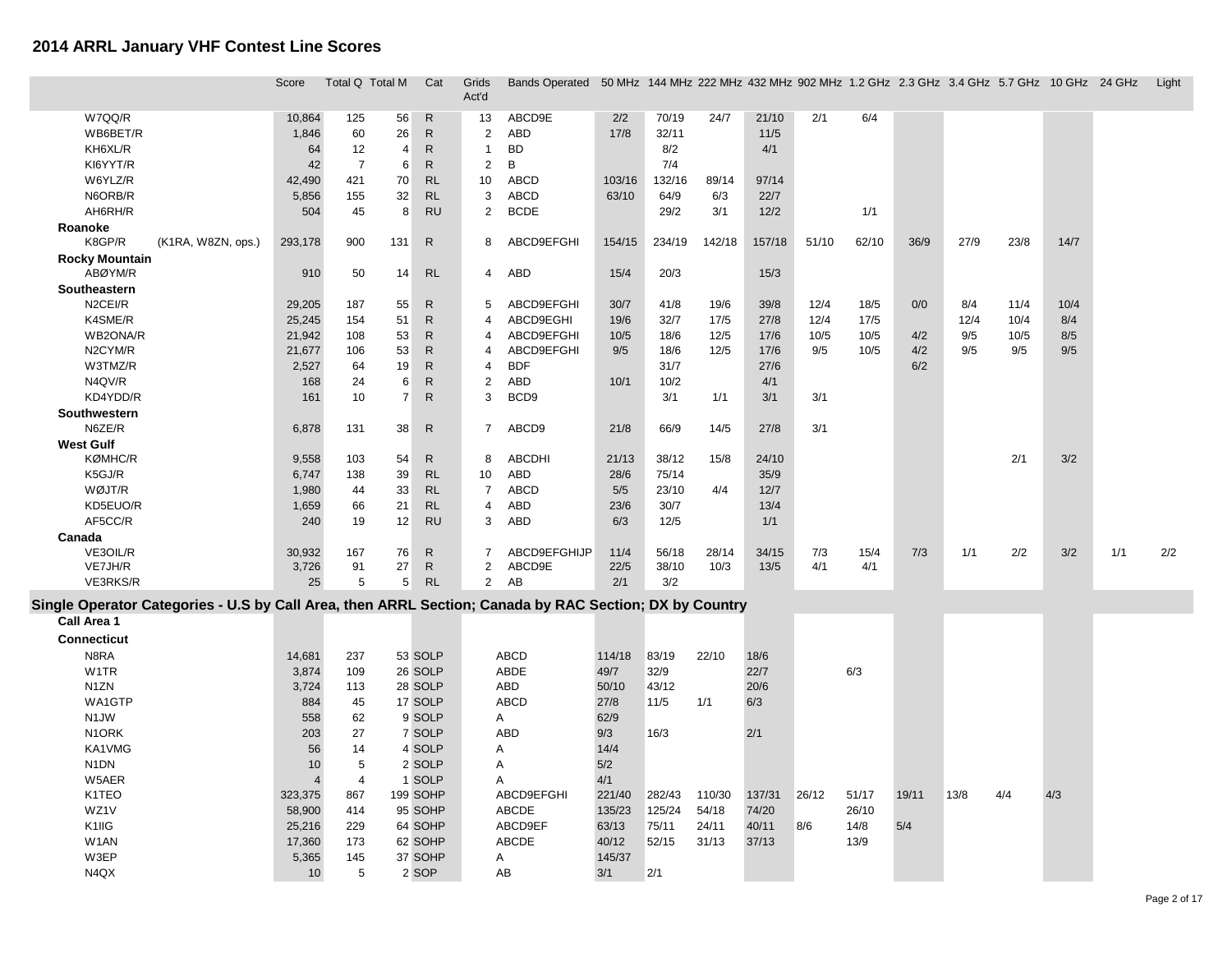|                                | Score        | Total Q Total M | Cat               | Grids<br>Act'd | Bands Operated 50 MHz 144 MHz 222 MHz 432 MHz 902 MHz 1.2 GHz 2.3 GHz 3.4 GHz 5.7 GHz 10 GHz 24 GHz |              |             |       |       |        |      |     |     |     |     |     | Light |
|--------------------------------|--------------|-----------------|-------------------|----------------|-----------------------------------------------------------------------------------------------------|--------------|-------------|-------|-------|--------|------|-----|-----|-----|-----|-----|-------|
| NJ1Q                           | 245          | 34              | 7 SO3B            |                | ABD                                                                                                 | 19/4         | 14/2        |       | 1/1   |        |      |     |     |     |     |     |       |
| AA6E                           | 150          | 15              | 10 SO3B           |                | AB                                                                                                  | 5/4          | 10/6        |       |       |        |      |     |     |     |     |     |       |
| <b>Eastern Massachusetts</b>   |              |                 |                   |                |                                                                                                     |              |             |       |       |        |      |     |     |     |     |     |       |
| K1KG                           | 10,530       | 145             | 45 SOLP           |                | ABCD9E                                                                                              | 48/10        | 40/12       | 18/8  | 23/7  | 5/4    | 11/4 |     |     |     |     |     |       |
| N <sub>1</sub> SV              | 7,781        | 193             | 31 SOLP           |                | <b>ABCD</b>                                                                                         | 76/8         | 59/9        | 27/7  | 31/7  |        |      |     |     |     |     |     |       |
| K1NKR                          | 1,995        | 101             | 15 SOLP           |                | ABCDE                                                                                               | $51/6$       | 22/4        | 11/2  | 15/2  |        | 2/1  |     |     |     |     |     |       |
| KV <sub>1</sub> J              | 1,740        | 64              | 20 SOLP           |                | ABDE                                                                                                | 27/7         | 20/6        |       | 14/5  |        | 3/2  |     |     |     |     |     |       |
| KK1X                           | 550          | 50              | 10 SOLP           |                | ABD                                                                                                 | 36/5         | 9/3         |       | 5/2   |        |      |     |     |     |     |     |       |
| W1XP                           | 405          | 45              | 9 SOLP            |                | A                                                                                                   | 45/9         |             |       |       |        |      |     |     |     |     |     |       |
| AK2MA                          | 280          | 39              | 7 SOLP            |                | ABD                                                                                                 | 37/5         | 1/1         |       | 1/1   |        |      |     |     |     |     |     |       |
| KD1LE                          | 273          | 38              | 7 SOLP            |                | <b>ABD</b>                                                                                          | 36/5         | 1/1         |       | 1/1   |        |      |     |     |     |     |     |       |
| AA1O                           | 234          | 39              | 6 SOLP            |                | AB                                                                                                  | 32/5         | 7/1         |       |       |        |      |     |     |     |     |     |       |
| WA1TAC                         | 128          | 32              | 4 SOLP            |                | Α                                                                                                   | 32/4         |             |       |       |        |      |     |     |     |     |     |       |
| KB1HFT                         | 32           | 16              | 2 SOLP            |                | A                                                                                                   | 16/2         |             |       |       |        |      |     |     |     |     |     |       |
| W1FKF                          | 5,236        | 72              | 34 SOHP           |                | ABCD9EFI                                                                                            | 18/5         | 14/6        | 11/6  | 14/6  | 3/3    | 9/5  | 2/2 |     |     | 1/1 |     |       |
| N <sub>1</sub> GJ              | 4,064        | 75              | 32 SOHP           |                | ABCD9EF                                                                                             | 24/6         | 19/7        | 11/6  | 13/6  | 3/3    | 4/3  | 1/1 |     |     |     |     |       |
| W <sub>1</sub> OUN             | 1,848        | 61              | 22 SOHP           |                | ABDE                                                                                                | 25/8         | 19/7        |       | 14/6  |        | 3/1  |     |     |     |     |     |       |
| K1DAT                          | 1,540        | 110             | 14 SOHP           |                | AB                                                                                                  | 98/11        | 12/3        |       |       |        |      |     |     |     |     |     |       |
| KW2T                           | 910          | 65              | 14 SO3B           |                | AB                                                                                                  | 47/7         | 18/7        |       |       |        |      |     |     |     |     |     |       |
| N <sub>1</sub> BC              | 369          | 38              | 9 SO3B            |                | <b>ABD</b>                                                                                          | 27/5         | 8/2         |       | 3/2   |        |      |     |     |     |     |     |       |
| <b>Maine</b>                   |              |                 |                   |                |                                                                                                     |              |             |       |       |        |      |     |     |     |     |     |       |
| N <sub>1</sub> J <sub>D</sub>  | 260          | 19              | 13 SOLP           |                | <b>ABD</b>                                                                                          | 11/7         | 7/5         |       | 1/1   |        |      |     |     |     |     |     |       |
| W1DYJ                          | 15           | $\sqrt{5}$      | 3 SOLP            |                | A                                                                                                   | 5/3          |             |       |       |        |      |     |     |     |     |     |       |
| N1VVV                          | 48           | 8               | 6 SO3B            |                | AB                                                                                                  | 4/3          | 4/3         |       |       |        |      |     |     |     |     |     |       |
| <b>New Hampshire</b>           |              |                 |                   |                |                                                                                                     |              |             |       |       |        |      |     |     |     |     |     |       |
| AF1T                           | 57,448       | 381             | 86 SOLP           |                | ABCD9EFGHIJ                                                                                         | 117/20       | 107/18      | 50/15 | 66/13 | $11/5$ | 18/6 | 6/4 | 2/1 | 1/1 | 2/2 | 1/1 |       |
| AC1J                           | 6,757        | 158             | 29 SOLP           |                | ABCDE                                                                                               | 54/7         | 49/10       | 17/4  | 28/6  |        | 10/2 |     |     |     |     |     |       |
| N1JHJ                          | 5,887        | 139             | 29 SOLP           |                | ABCDE                                                                                               | 46/8         | 37/10       | 23/5  | 29/4  |        | 4/2  |     |     |     |     |     |       |
| K <sub>1</sub> VO              | 1,001        | 70              | 13 SOLP           |                | ABCD                                                                                                | 55/7         | 8/2         | 2/2   | 5/2   |        |      |     |     |     |     |     |       |
| K <sub>1</sub> V <sub>ZI</sub> | 826          | 48              | 14 SOLP           |                | ABCD                                                                                                | 24/5         | 13/3        | 5/3   | 6/3   |        |      |     |     |     |     |     |       |
| WW1Z                           | 550          | 41              | 10 SOLP           |                | ABCDE                                                                                               | 19/3         | 10/3        | 5/1   | 6/2   |        | 1/1  |     |     |     |     |     |       |
| K1PDY                          | 418          | 29              | 11 SOLP           |                | ABCD                                                                                                | 16/5         | 4/2         | 6/2   | 3/2   |        |      |     |     |     |     |     |       |
| KG6CIH                         | 216          | 34              | 6 SOLP            |                | ABC                                                                                                 | 31/3         | 1/1         | 2/2   |       |        |      |     |     |     |     |     |       |
| WA1DMV                         | 161          | 18              | 7 SOLP            |                | ABCDE                                                                                               | 10/2         | 5/2         | 1/1   | 1/1   |        | 1/1  |     |     |     |     |     |       |
| AE1T                           | 42           | $\overline{7}$  | 6 SOLP            |                | AB                                                                                                  | 4/3          | 3/3         |       |       |        |      |     |     |     |     |     |       |
| K <sub>1</sub> TR              | 24,948       | 280             | 66 SOHP           |                | ABCD                                                                                                | 101/17       | 81/19       | 46/15 | 52/15 |        |      |     |     |     |     |     |       |
| K2HZN<br>KU <sub>2</sub> A     | 16,166       | 182             | 59 SOHP           |                | ABCD9EFG                                                                                            | 90/17        | 36/14       | 19/8  | 25/9  | 3/4    | 6/4  | 2/2 | 1/1 |     |     |     |       |
| K1EEE                          | 3,630<br>459 | 98              | 22 SOHP<br>9 SO3B |                | ABCD9E<br>AB                                                                                        | 33/5<br>47/7 | 18/6<br>4/2 | 16/5  | 21/3  | 2/1    | 8/2  |     |     |     |     |     |       |
| AA1ES                          | 48           | 51<br>6         | 6 SO3B            |                | <b>ABD</b>                                                                                          | 2/2          | 2/2         |       | 2/2   |        |      |     |     |     |     |     |       |
| WI1O                           | 12           | 6               | 2 SO3B            |                | В                                                                                                   |              | 6/2         |       |       |        |      |     |     |     |     |     |       |
| <b>KB1YSK</b>                  | 90           | 24              | 3 SOFM            |                | <b>BD</b>                                                                                           |              | 18/2        |       | 6/1   |        |      |     |     |     |     |     |       |
| <b>Rhode Island</b>            |              |                 |                   |                |                                                                                                     |              |             |       |       |        |      |     |     |     |     |     |       |
| W2DAN                          | 1,680        | 87              | 16 SOLP           |                | <b>ABCD</b>                                                                                         | 48/5         | 21/4        | 7/3   | 11/4  |        |      |     |     |     |     |     |       |
| W1XX                           | 3,051        | 113             | 27 SOHP           |                | AB                                                                                                  | 77/14        | 36/13       |       |       |        |      |     |     |     |     |     |       |
| K3IU                           | 944          | 59              | 16 SOHP           |                | A                                                                                                   | 59/16        |             |       |       |        |      |     |     |     |     |     |       |
| Vermont                        |              |                 |                   |                |                                                                                                     |              |             |       |       |        |      |     |     |     |     |     |       |
| K <sub>1</sub> ZK              | 448          | 25              | 14 SOLP           |                | <b>ABCD</b>                                                                                         | 10/5         | 8/5         | 2/1   | 5/3   |        |      |     |     |     |     |     |       |
| W1GHZ                          | 8,848        | 99              | 56 SOHP           |                | ABCD9E                                                                                              | 27/10        | 29/15       | 18/13 | 17/11 | 4/4    | 4/3  |     |     |     |     |     |       |
| <b>Western Massachusetts</b>   |              |                 |                   |                |                                                                                                     |              |             |       |       |        |      |     |     |     |     |     |       |
|                                |              |                 |                   |                |                                                                                                     |              |             |       |       |        |      |     |     |     |     |     |       |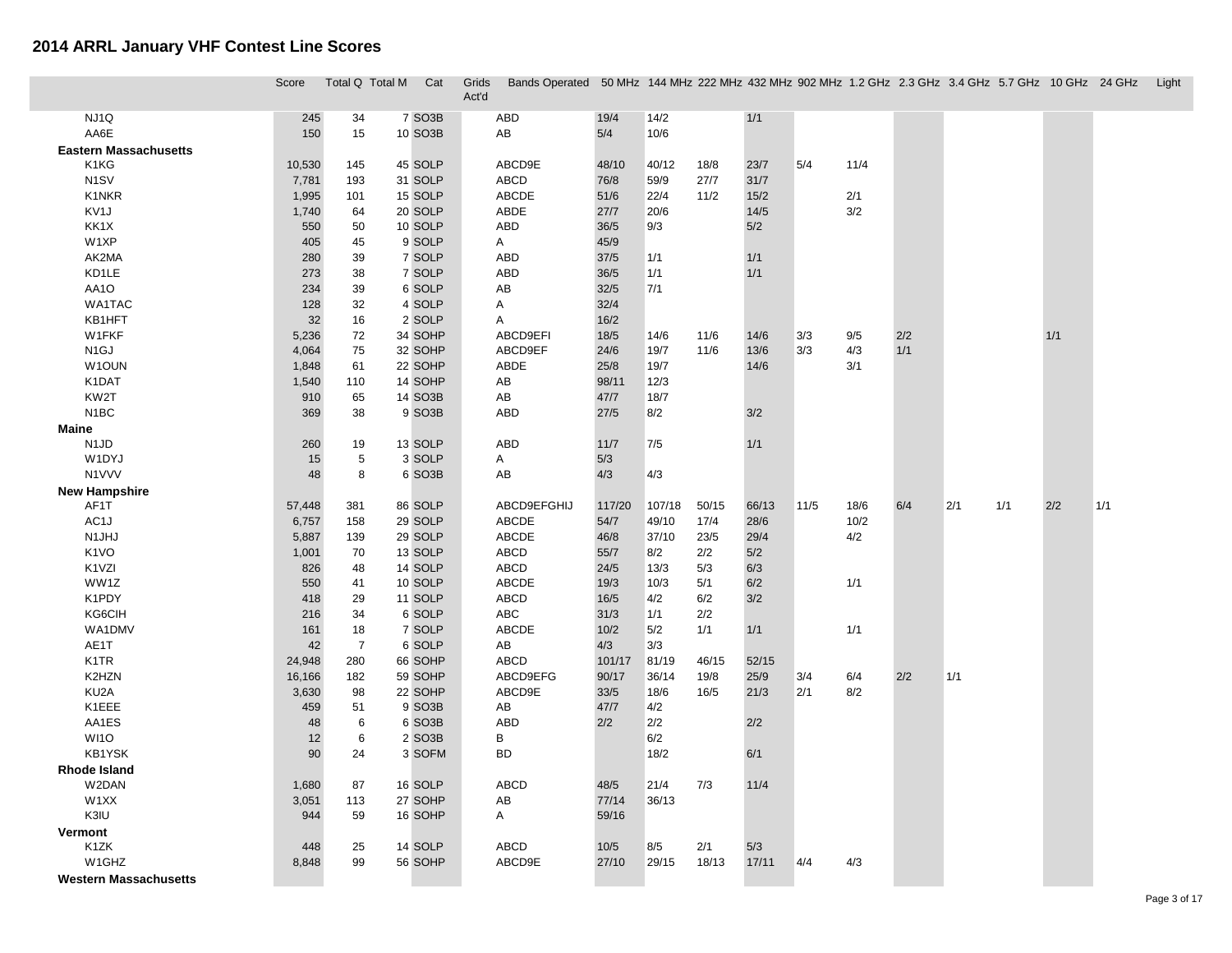|                               | Score  | Total Q Total M  | Cat                 | Grids<br>Act'd |              |        |        |       |       |       |       |      | Bands Operated 50 MHz 144 MHz 222 MHz 432 MHz 902 MHz 1.2 GHz 2.3 GHz 3.4 GHz 5.7 GHz 10 GHz 24 GHz |  | Light |
|-------------------------------|--------|------------------|---------------------|----------------|--------------|--------|--------|-------|-------|-------|-------|------|-----------------------------------------------------------------------------------------------------|--|-------|
| N <sub>1</sub> TQ             | 1,248  | 70               | 16 SOLP             |                | ABD          | 51/8   | 11/5   |       | 8/3   |       |       |      |                                                                                                     |  |       |
| <b>WA1RKS</b>                 | 576    | 28               | 18 SOLP             |                | ABCD         | 16/9   | 8/5    | 2/2   | 2/2   |       |       |      |                                                                                                     |  |       |
| N1DPM                         | 51,135 | 242              | 105 SOHP            |                | ABCD9EFG     | 54/19  | 67/31  | 33/15 | 42/15 | 18/11 | 20/10 | 7/3  | 1/1                                                                                                 |  |       |
| N1MUW                         | 1,364  | 49               | 22 SOHP             |                | ABD          | 17/7   | 19/8   |       | 13/7  |       |       |      |                                                                                                     |  |       |
| Call Area 2                   |        |                  |                     |                |              |        |        |       |       |       |       |      |                                                                                                     |  |       |
| <b>Eastern New York</b>       |        |                  |                     |                |              |        |        |       |       |       |       |      |                                                                                                     |  |       |
| W1WV                          | 8,096  | 141              | 46 SOLP             |                | ABCD         | 52/12  | 54/17  | 19/10 | 16/7  |       |       |      |                                                                                                     |  |       |
| N <sub>2</sub> GKM            | 1,995  | 77               | 21 SOLP             |                | ABCD         | 31/6   | 28/7   | 8/5   | 10/3  |       |       |      |                                                                                                     |  |       |
| W <sub>2</sub> CH             | 192    | 20               | 8 SOLP              |                | ABCD         | 8/3    | 8/3    | 2/1   | 2/1   |       |       |      |                                                                                                     |  |       |
| W2RRU                         | 126    | 12               | 9 SOLP              |                | ABD          | 7/4    | 3/3    |       | 2/2   |       |       |      |                                                                                                     |  |       |
| <b>Northern New Jersey</b>    |        |                  |                     |                |              |        |        |       |       |       |       |      |                                                                                                     |  |       |
| W2KV                          | 10,108 | 214              | 38 SOLP             |                | ABD          | 64/12  | 98/16  |       | 52/10 |       |       |      |                                                                                                     |  |       |
| K2NUD                         | 4,788  | 153              | 28 SOLP             |                | ABCD         | 61/8   | 74/12  | 9/4   | 9/4   |       |       |      |                                                                                                     |  |       |
| WB2CUT                        | 2,580  | 129              | 20 SOLP             |                | В            |        | 129/20 |       |       |       |       |      |                                                                                                     |  |       |
| NK <sub>1</sub> N             | 663    | 39               | 13 SOLP             |                | ABCD         | 4/2    | 23/6   | 8/3   | 4/2   |       |       |      |                                                                                                     |  |       |
| W2JEK                         | 504    | 56               | 9 SOLP              |                | AB           | 45/5   | 11/4   |       |       |       |       |      |                                                                                                     |  |       |
| N <sub>2</sub> CSP            | 410    | 38               | 10 SOLP             |                | ABCD         | 20/4   | 15/4   | 2/1   | 1/1   |       |       |      |                                                                                                     |  |       |
| WA2PNI                        | 231    | 33               | 7 SOLP              |                | AB           | 28/5   | 5/2    |       |       |       |       |      |                                                                                                     |  |       |
| W2FT                          | 138    | 23               | 6 SOLP              |                | AB           | 20/4   | 3/2    |       |       |       |       |      |                                                                                                     |  |       |
| WA2NXK                        | 133    | 12               | 7 SOLP              |                | ABDE         | 0/1    | 8/4    |       | 4/1   |       | 1/1   |      |                                                                                                     |  |       |
| KC2GLG                        | 98     | 12               | 7 SOLP              |                | ABCD         | 9/4    | 1/1    | 1/1   | 1/1   |       |       |      |                                                                                                     |  |       |
| KA2ANF                        | 66     | $\boldsymbol{9}$ | 6 SOLP              |                | ABCD         | 6/3    | 1/1    | 1/1   | 1/1   |       |       |      |                                                                                                     |  |       |
| KC2QYM                        | 60     | 15               | 4 SOLP              |                | AB           | 13/3   | 2/1    |       |       |       |       |      |                                                                                                     |  |       |
| W2CVW                         | 44     | 11               | 4 SOLP              |                | Α            | 11/4   |        |       |       |       |       |      |                                                                                                     |  |       |
| W2VTV                         | 33     | 11               | 3 SOLP              |                | A            | 11/3   |        |       |       |       |       |      |                                                                                                     |  |       |
| W2BVH                         | 18,144 | 287              | 48 SOHP             |                | <b>ABCD</b>  | 85/14  | 111/17 | 35/8  | 56/9  |       |       |      |                                                                                                     |  |       |
| KO <sub>2</sub> OK            | 12,716 | 265              | 44 SOHP             |                | ABD          | 172/21 | 69/15  |       | 24/8  |       |       |      |                                                                                                     |  |       |
| K2AMI                         | 2,508  | 90               | 22 SOHP             |                | ABCD         | 39/6   | 27/7   | 10/5  | 14/4  |       |       |      |                                                                                                     |  |       |
| W2ID                          | 150    | 21               | 6 SO3B              |                | BD           |        | 17/4   |       | 4/2   |       |       |      |                                                                                                     |  |       |
| K2DSL                         | 120    | 20               | 6 SO3B              |                | AB           | 15/3   | 5/3    |       |       |       |       |      |                                                                                                     |  |       |
| KQ2RP                         | 88     | 22               | 4 SO <sub>3</sub> B |                | AB           | 13/2   | 9/2    |       |       |       |       |      |                                                                                                     |  |       |
| W <sub>2J</sub> C             | 55     | 10               | 5 SO3B              |                | ABD          | 4/2    | 5/2    |       | 1/1   |       |       |      |                                                                                                     |  |       |
| <b>Northern New York</b>      |        |                  |                     |                |              |        |        |       |       |       |       |      |                                                                                                     |  |       |
| K <sub>2</sub> X <sub>C</sub> |        | 8<br>4           | 2 SOLP              |                | A            | 4/2    |        |       |       |       |       |      |                                                                                                     |  |       |
| <b>NYC-Long Island</b>        |        |                  |                     |                |              |        |        |       |       |       |       |      |                                                                                                     |  |       |
| WB2JAY                        | 34,155 | 254              | 69 SOLP             |                | ABCD9EFG     | 67/12  | 68/13  | 37/10 | 41/10 | 12/7  | 19/9  | 6/4  | 4/4                                                                                                 |  |       |
| NY2NY                         | 6,342  | 99               | 42 SOLP             |                | ABCDE        | 32/10  | 27/11  | 17/9  | 17/8  |       | 6/4   |      |                                                                                                     |  |       |
| K2TTM                         | 231    | 33               | 7 SOLP              |                | A            | 33/7   |        |       |       |       |       |      |                                                                                                     |  |       |
| KC2JRQ                        | 70     | 12               | 5 SOLP              |                | BC           |        | 10/4   | 2/1   |       |       |       |      |                                                                                                     |  |       |
| KA2BPP                        | 65     | 13               | 5 SOLP              |                | в            |        | 13/5   |       |       |       |       |      |                                                                                                     |  |       |
| N <sub>2</sub> SLO            | 3,796  | 120              | 26 SOHP             |                | ABD          | 41/9   | 53/10  |       | 26/7  |       |       |      |                                                                                                     |  |       |
| WB2AMU                        | 648    | 44               | 12 SOP              |                | ABCD         | 24/6   | 10/2   | 4/2   | 6/2   |       |       |      |                                                                                                     |  |       |
| <b>Southern New Jersey</b>    |        |                  |                     |                |              |        |        |       |       |       |       |      |                                                                                                     |  |       |
| N3RG                          | 76,244 | 378              | 98 SOLP             |                | ABCD9EFGP    | 106/26 | 94/19  | 46/16 | 63/17 | 20/5  | 28/6  | 11/4 | 9/4                                                                                                 |  | 1/1   |
| KB2AYU                        | 6,748  | 137              | 28 SOLP             |                | ABCDE        | 27/5   | 38/6   | 24/6  | 32/6  |       | 16/5  |      |                                                                                                     |  |       |
| N2DEQ                         | 3,400  | 140              | 20 SOLP             |                | ABCD         | 53/6   | 57/8   | 8/2   | 22/4  |       |       |      |                                                                                                     |  |       |
| W2MC                          | 1,638  | 70               | 13 SOLP             |                | <b>ABCDP</b> | 25/4   | 19/3   | 12/2  | 9/3   |       |       |      |                                                                                                     |  | 5/1   |
| W2TAG                         | 880    | 62               | 11 SOLP             |                | ABCD         | 20/3   | 24/4   | 5/2   | 13/2  |       |       |      |                                                                                                     |  |       |
| W2PU<br>(K1JT, op.)           | 704    | 44               | 8 SOLP              |                | D            |        |        |       | 44/8  |       |       |      |                                                                                                     |  |       |
| WB2YZS                        | 282    | 44               | 6 SOLP              |                | ABD          | 26/3   | 15/2   |       | 3/1   |       |       |      |                                                                                                     |  |       |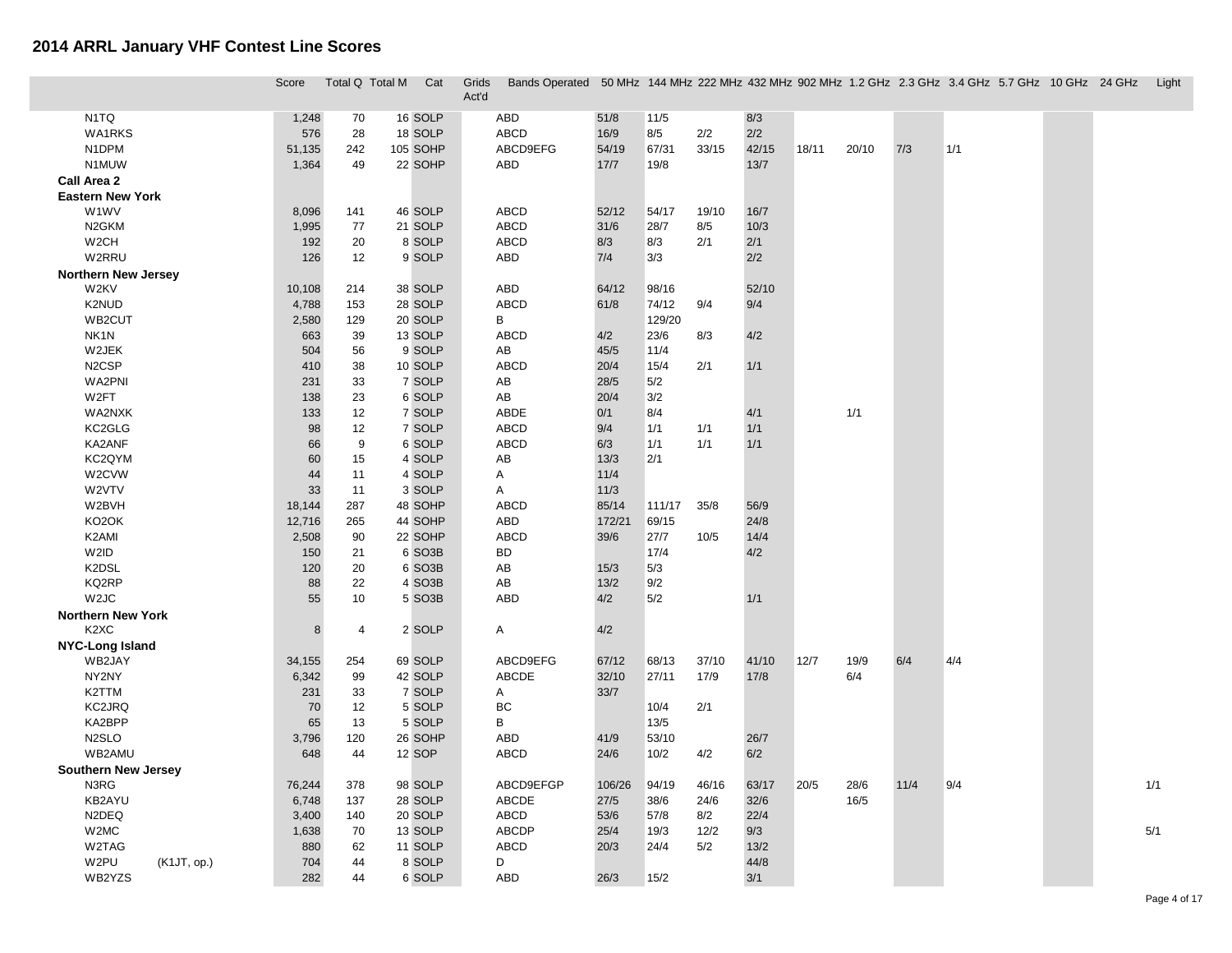|                                 | Score          | Total Q Total M | Cat                | Grids<br>Act'd | Bands Operated 50 MHz 144 MHz 222 MHz 432 MHz 902 MHz 1.2 GHz 2.3 GHz 3.4 GHz 5.7 GHz 10 GHz 24 GHz |        |        |       |        |        |       |      |      |      |       |     | Light |
|---------------------------------|----------------|-----------------|--------------------|----------------|-----------------------------------------------------------------------------------------------------|--------|--------|-------|--------|--------|-------|------|------|------|-------|-----|-------|
| K2MK                            | 246            | 41              | 6 SOLP             | A              |                                                                                                     | 41/6   |        |       |        |        |       |      |      |      |       |     |       |
| WB2RVX                          | 196,846        | 588             | 134 SOHP           | ABCD9EFGHIP    |                                                                                                     | 114/26 | 141/25 | 83/19 | 104/20 | 36/9   | 46/11 | 24/8 | 20/8 | 13/5 | 5/2   |     | 2/1   |
| KC2TN                           | 33,726         | 297             | 66 SOHP            | ABCD9EP        |                                                                                                     | 75/14  | 84/17  | 45/14 | 53/10  | 17/5   | 24/6  |      |      |      |       |     | 0/0   |
| K <sub>1</sub> JT               | 16,470         | 270             | 61 SOHP            | AB             |                                                                                                     | 153/25 | 117/36 |       |        |        |       |      |      |      |       |     |       |
| W2SJ                            | 15,614         | 238             | 37 SOHP            | ABCD9EFGP      |                                                                                                     | 66/7   | 68/9   | 33/6  | 39/5   | 12/3   | 16/4  | 2/1  | 1/1  |      |       |     | 1/1   |
| K3EOD                           | 1,664          | 104             | 16 SOHP            | A              |                                                                                                     | 104/16 |        |       |        |        |       |      |      |      |       |     |       |
| K2TXB                           | 1,050          | 75              | 14 SOHP            | B              |                                                                                                     |        | 75/14  |       |        |        |       |      |      |      |       |     |       |
| KV <sub>2</sub> R               | 4,200          | 153             | 25 SO3B            | <b>ABD</b>     |                                                                                                     | 63/11  | 75/12  |       | 15/2   |        |       |      |      |      |       |     |       |
| KC2TA                           | 1,584          | 113             | 12 SO3B            | ABD            |                                                                                                     | 34/4   | 60/6   |       | 19/2   |        |       |      |      |      |       |     |       |
| N <sub>2</sub> G <sub>X</sub> J | 198            | 26              | 6 SO3B             | ABD            |                                                                                                     | 10/2   | 9/2    |       | 7/2    |        |       |      |      |      |       |     |       |
|                                 |                |                 |                    |                |                                                                                                     |        |        |       |        |        |       |      |      |      |       |     |       |
| <b>Western New York</b>         |                |                 |                    |                |                                                                                                     |        |        |       |        |        |       |      |      |      |       |     |       |
| KA2ENE<br>K2OEQ                 | 1,900          | 78              | 20 SOLP<br>25 SOLP | ABD<br>ABD     |                                                                                                     | 25/7   | 36/10  |       | 17/3   |        |       |      |      |      |       |     |       |
|                                 | 1,850          | 66              |                    |                |                                                                                                     | 25/9   | 33/14  |       | 8/2    |        |       |      |      |      |       |     |       |
| N <sub>2</sub> DCH              | 760            | 30              | 20 SOLP            | ABCD           | 6/3                                                                                                 |        | 16/10  | 5/4   | 3/3    |        |       |      |      |      |       |     |       |
| AB2YI                           | 260            | 19              | 13 SOLP            | ABD            | 7/4                                                                                                 |        | 11/7   |       | 1/2    |        |       |      |      |      |       |     |       |
| KF2MR                           | 32             | 6               | 4 SOLP             | BD             |                                                                                                     |        | 4/2    |       | 2/2    |        |       |      |      |      |       |     |       |
| W2UAD                           | 2,380          | 67              | 28 SOHP            | <b>ABD</b>     |                                                                                                     | 14/4   | 35/16  |       | 18/8   |        |       |      |      |      |       |     |       |
| K <sub>2</sub> SSS              | 1,300          | 52              | 25 SOHP            | A              |                                                                                                     | 52/25  |        |       |        |        |       |      |      |      |       |     |       |
| WA2ZNC                          | 451            | 32              | 11 SOHP            | <b>ABCD</b>    |                                                                                                     | 11/3   | 12/4   | 2/2   | 7/2    |        |       |      |      |      |       |     |       |
| K <sub>2</sub> CAN              | 24             | 6               | 4 SOHP             | Α              |                                                                                                     | 6/4    |        |       |        |        |       |      |      |      |       |     |       |
| NC <sub>2</sub> X               | $\overline{2}$ | $\mathbf{1}$    | 1 SOP              | D              |                                                                                                     |        |        |       | 1/1    |        |       |      |      |      |       |     |       |
| NF2RS<br>(K2QO, op.)            | 3,080          | 81              | 35 SO3B            | ABD            |                                                                                                     | 23/10  | 51/23  |       | 7/2    |        |       |      |      |      |       |     |       |
| K2NV                            | 774            | 38              | 18 SO3B            | ABD            |                                                                                                     | 19/9   | 14/6   |       | 5/3    |        |       |      |      |      |       |     |       |
| Call Area 3                     |                |                 |                    |                |                                                                                                     |        |        |       |        |        |       |      |      |      |       |     |       |
| <b>Delaware</b>                 |                |                 |                    |                |                                                                                                     |        |        |       |        |        |       |      |      |      |       |     |       |
| KA3HED                          | 7,176          | 153             | 39 SOLP            | ABD            |                                                                                                     | 58/14  | 64/14  |       | 31/11  |        |       |      |      |      |       |     |       |
| K3CNH                           | 1,600          | 51              | 25 SOLP            | ABD            |                                                                                                     | 10/6   | 28/11  |       | 13/8   |        |       |      |      |      |       |     |       |
| WA3QPX                          | 50,803         | 293             | 101 SOHP           | ABCD9EF        |                                                                                                     | 88/17  | 101/44 | 34/14 | 35/12  | 13/6   | 13/4  | 9/4  |      |      |       |     |       |
| N3YMS                           | 41,811         | 305             | 77 SOHP            | ABCD9EF        |                                                                                                     | 65/16  | 102/18 | 46/15 | 48/13  | $17/7$ | 24/7  | 3/1  |      |      |       |     |       |
| Eastern Pennsylvania            |                |                 |                    |                |                                                                                                     |        |        |       |        |        |       |      |      |      |       |     |       |
| <b>WA3NUF</b>                   | 114,760        | 539             | 95 SOLP            | ABCD9EFGHIJP   |                                                                                                     | 135/19 | 139/19 | 75/14 | 82/14  | 29/7   | 32/6  | 18/5 | 13/5 | 5/2  | 7/2   | 2/1 | 2/1   |
| WA3GFZ                          | 70,434         | 418             | 86 SOLP            | ABCD9EFGHI     |                                                                                                     | 92/14  | 117/18 | 63/15 | 82/17  | 22/7   | 26/7  | 13/5 | 1/1  | 1/1  | $1/1$ |     |       |
| W3SZ                            | 33,264         | 262             | 54 SOLP            | ABCD9EFGHIP    |                                                                                                     | 67/11  | 75/12  | 29/7  | 34/7   | 13/4   | 14/4  | 8/2  | 8/2  | 7/2  | 6/2   |     | 1/1   |
| N3FTI                           | 21,560         | 289             | 56 SOLP            | ABCD           |                                                                                                     | 108/16 | 85/15  | 45/13 | 51/12  |        |       |      |      |      |       |     |       |
| WS3C                            | 11,908         | 172             | 52 SOLP            | ABCD           |                                                                                                     | 47/13  | 68/16  | 27/12 | 30/11  |        |       |      |      |      |       |     |       |
| W3KM                            | 10,010         | 204             | 35 SOLP            | ABCDEF         |                                                                                                     | $52/5$ | 80/12  | 39/9  | 30/7   |        | 2/1   | 1/1  |      |      |       |     |       |
| AA3JH                           | 6,890          | 198             | 26 SOLP            | ABCD           |                                                                                                     | 86/9   | 45/6   | 34/6  | 33/5   |        |       |      |      |      |       |     |       |
| KB1JEY                          | 6,531          | 215             | 21 SOLP            | ABCDP          |                                                                                                     | 61/6   | 64/6   | 42/4  | 47/4   |        |       |      |      |      |       |     | 1/1   |
| W3ICC                           | 5,082          | 176             | 21 SOLP            | ABCD           |                                                                                                     | 39/4   | 71/9   | 42/5  | 24/3   |        |       |      |      |      |       |     |       |
| KB3MTW                          | 4,382          | 205             | 14 SOLP            | ABCDE          |                                                                                                     | 58/4   | 63/3   | 34/2  | 38/3   |        | 12/2  |      |      |      |       |     |       |
| KB3TC                           | 4,351          | 169             | 19 SOLP            | ABDE           |                                                                                                     | 56/6   | 67/7   |       | 39/4   |        | 7/2   |      |      |      |       |     |       |
| KA3FQS                          | 3,791          | 164             | 17 SOLP            | ABCD           |                                                                                                     | 57/6   | 48/5   | 31/3  | 28/3   |        |       |      |      |      |       |     |       |
| K3IUV                           | 3,553          | 156             | 17 SOLP            | ABCD           |                                                                                                     | 43/4   | 60/8   | 27/3  | 26/2   |        |       |      |      |      |       |     |       |
| K3VEQ                           | 3,340          | 130             | 20 SOLP            | ABCD           |                                                                                                     | 32/5   | 61/9   | 18/3  | 19/3   |        |       |      |      |      |       |     |       |
| KA3WXV                          | 2,907          | 138             | 17 SOLP            | ABCD           |                                                                                                     | 60/5   | 45/6   | 10/3  | 23/3   |        |       |      |      |      |       |     |       |
| N3PLM                           | 2,751          | 99              | 21 SOLP            | ABCD9E         |                                                                                                     | 39/5   | $34/8$ | 11/3  | 12/3   | 2/1    | 1/1   |      |      |      |       |     |       |
| N3FD                            | 2,665          | 148             | 13 SOLP            | ABCD           |                                                                                                     | 37/4   | 54/5   | 31/2  | 26/2   |        |       |      |      |      |       |     |       |
| WA3ELQ                          | 2,496          | 126             | 16 SOLP            | ABCD           |                                                                                                     | 65/7   | $31/5$ | 18/2  | 12/2   |        |       |      |      |      |       |     |       |
| N3RN                            | 1,798          | 49              | 29 SOLP            | ABCD           |                                                                                                     | 18/9   | 18/9   | 7/6   | 6/5    |        |       |      |      |      |       |     |       |
| W3AWA<br>(WA3KFT, op.)          | 1,248          | 85              | 12 SOLP            | ABCD           |                                                                                                     | 39/3   | 27/5   | 9/2   | 10/2   |        |       |      |      |      |       |     |       |
|                                 |                |                 |                    |                |                                                                                                     |        |        |       |        |        |       |      |      |      |       |     |       |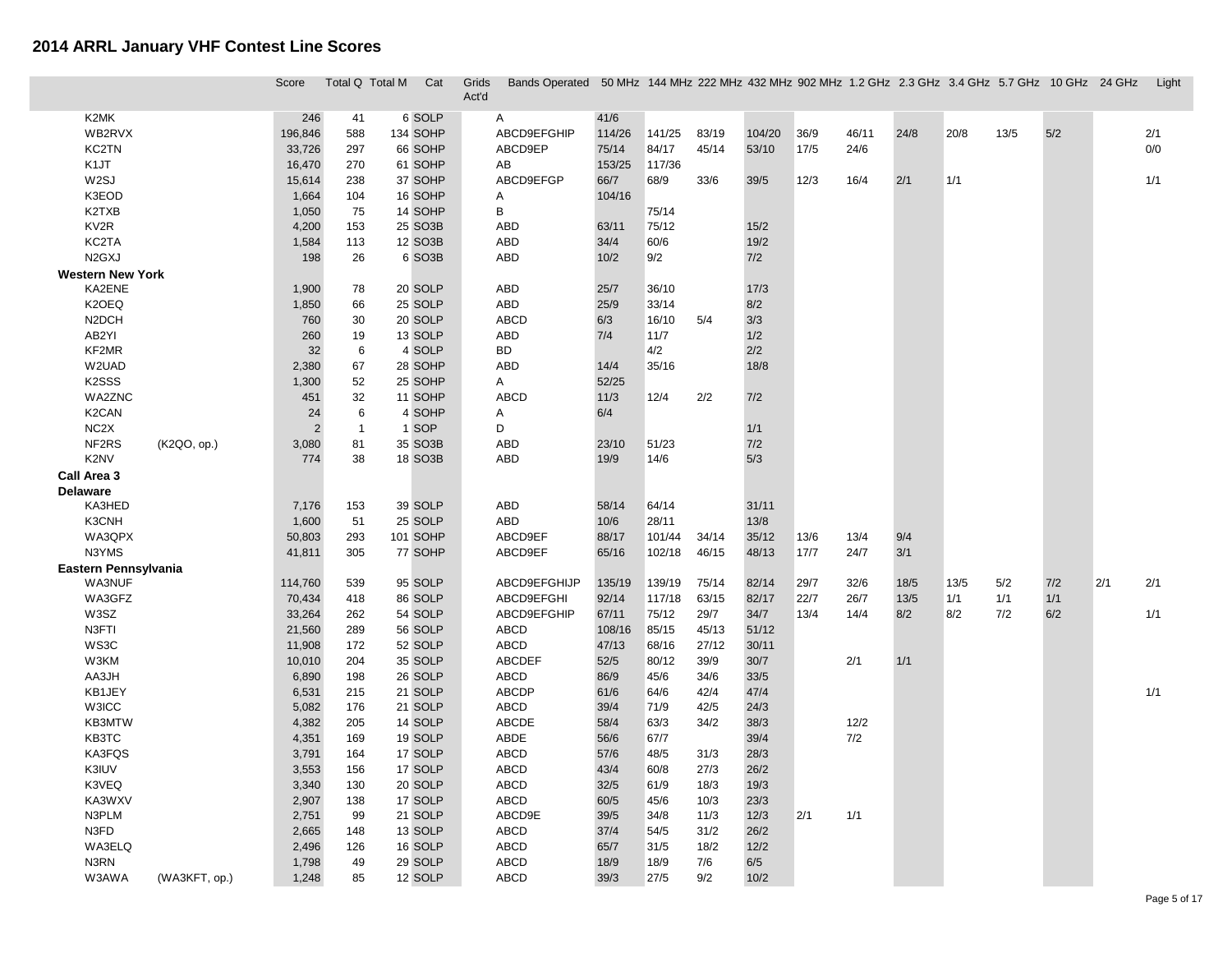|                        | Score          | Total Q Total M      | Cat                 | Bands Operated 50 MHz 144 MHz 222 MHz 432 MHz 902 MHz 1.2 GHz 2.3 GHz 3.4 GHz 5.7 GHz 10 GHz 24 GHz Light<br>Grids<br>Act'd |            |        |       |        |      |       |      |      |      |      |     |     |
|------------------------|----------------|----------------------|---------------------|-----------------------------------------------------------------------------------------------------------------------------|------------|--------|-------|--------|------|-------|------|------|------|------|-----|-----|
| W3GXB                  | 1,200          | 71                   | 15 SOLP             | ABC                                                                                                                         | 33/7       | 29/7   | 9/1   |        |      |       |      |      |      |      |     |     |
| WA3RLT                 | 980            | 55                   | 14 SOLP             | ABD                                                                                                                         | 15/5       | $25/5$ |       | 15/4   |      |       |      |      |      |      |     |     |
| W2GTV                  | 940            | 57                   | 10 SOLP             | ABCDE                                                                                                                       | 15/2       | 13/2   | 18/2  | 7/2    |      | 4/2   |      |      |      |      |     |     |
| K3DMA/3                | 860            | 30                   | 10 SOLP             | ABCD9IJP                                                                                                                    | 1/1        | 5/2    | 13/2  | 5/1    | 1/1  |       |      |      |      | 1/1  | 1/1 | 3/1 |
| KB3XG                  | 840            | 54                   | 12 SOLP             | ABD                                                                                                                         | 20/3       | 18/5   |       | 16/4   |      |       |      |      |      |      |     |     |
| WA2DTW                 | 816            | 49                   | 12 SOLP             | ABCD9                                                                                                                       | 22/4       | 12/2   | 6/2   | 7/2    | 2/2  |       |      |      |      |      |     |     |
| WB2VLA                 | 798            | 47                   | 14 SOLP             | ABCD                                                                                                                        | 24/7       | 13/3   | 4/2   | 6/2    |      |       |      |      |      |      |     |     |
| KB3GJT                 | 770            | 69                   | 10 SOLP             | ABD                                                                                                                         | 21/2       | 40/5   |       | 8/3    |      |       |      |      |      |      |     |     |
| KB3EXB                 | 756            | 31                   | 18 SOLP             | ABCD                                                                                                                        | 11/6       | 9/5    | 6/4   | 5/3    |      |       |      |      |      |      |     |     |
| <b>NØYE</b>            | 728            | 29                   | 14 SOLP             | <b>ABCDEFI</b>                                                                                                              | 10/4       | 10/3   | 1/1   | 5/3    |      | 1/1   | 1/1  |      |      | 1/1  |     |     |
| KN3A                   | 588            | 49                   | 12 SOLP             | AB                                                                                                                          | 21/7       | 28/5   |       |        |      |       |      |      |      |      |     |     |
| W2SK                   | 528            | 61                   | 6 SOLP              | ABCD                                                                                                                        | $17/2$     | 17/2   | 17/1  | 10/1   |      |       |      |      |      |      |     |     |
| AA3B                   | 462            | 42                   | 11 SOLP             | A                                                                                                                           | 42/11      |        |       |        |      |       |      |      |      |      |     |     |
| KC3ACQ                 | 319            | 22                   | 11 SOLP             | ABD                                                                                                                         | 3/2        | 12/4   |       | 7/5    |      |       |      |      |      |      |     |     |
| K3BFS                  | 216            | 28                   | 6 SOLP              | <b>BD</b>                                                                                                                   |            | 20/4   |       | 8/2    |      |       |      |      |      |      |     |     |
| KU3A                   | 204            | 34                   | 6 SOLP              | AB                                                                                                                          | 20/4       | 14/2   |       |        |      |       |      |      |      |      |     |     |
| W3ZKU                  | 180            | 18                   | 6 SOLP              | ABE                                                                                                                         | 9/2        | 5/2    |       |        |      | 4/2   |      |      |      |      |     |     |
| K3NK                   | 126            | 18                   | 7 SOLP              | A                                                                                                                           | 18/7       |        |       |        |      |       |      |      |      |      |     |     |
| NE3I                   | 27             | 8                    | 3 SOLP              | ABD                                                                                                                         | 3/1        | 4/1    |       | 1/1    |      |       |      |      |      |      |     |     |
| KB3WMM                 | $\overline{1}$ | $\overline{1}$       | 1 SOLP              | В                                                                                                                           |            | 1/1    |       |        |      |       |      |      |      |      |     |     |
| K3TUF                  | 215,740        | 619                  | 140 SOHP            | ABCD9EFGHI                                                                                                                  | 132/24     | 145/27 | 88/23 | 100/24 | 37/9 | 49/11 | 21/6 | 21/6 | 16/5 | 10/5 |     |     |
| WA2FGK<br>(K2LNS, op.) | 180,110        | 615                  | 166 SOHP            | ABCD9EFG                                                                                                                    | 164/34     | 213/44 | 77/28 | 87/29  | 20/8 | 33/12 | 12/6 | 9/5  |      |      |     |     |
| K3IPM                  | 73,920         | 504                  | 80 SOHP             | ABCD9EFGIP                                                                                                                  | 167/20     | 121/18 | 74/13 | 82/13  | 12/2 | 27/7  | 10/3 | 8/2  |      | 2/1  |     | 1/1 |
| WA3DRC                 | 67,464         | 365                  | 72 SOHP             | ABCD9EFGHIP                                                                                                                 | 42/4       | 107/15 | 51/11 | 71/14  | 23/6 | 29/6  | 16/5 | 13/6 | 6/2  | 6/2  |     | 1/1 |
| WA2OMY                 | 42,660         | 343                  | 60 SOHP             | ABCD9EFGH                                                                                                                   | 58/9       | 133/19 | 49/13 | 41/3   | 19/4 | 20/3  | 9/3  | 9/3  | 5/3  |      |     |     |
| W3GAD                  | 28,910         | 327                  | 49 SOHP             | ABCD9EP                                                                                                                     | 78/9       | 86/11  | 49/9  | 66/9   | 22/5 | 25/5  |      |      |      |      |     | 1/1 |
| WØRSJ                  | 27,738         | 304                  | 67 SOHP             | ABCD                                                                                                                        | 93/17      | 101/18 | 51/16 | 59/16  |      |       |      |      |      |      |     |     |
| K3GNC                  | 26,622         | 307                  | 51 SOHP             | ABCDE                                                                                                                       | 56/6       | 98/14  | 53/11 | 69/12  |      | 31/8  |      |      |      |      |     |     |
| N3ITT                  | 25,248         | 287                  | 48 SOHP             | ABCD9EF                                                                                                                     | 58/9       | 98/12  | 45/9  | 46/7   | 10/3 | 23/5  | 7/3  |      |      |      |     |     |
| WA3SRU                 | 18,515         | 294                  | 35 SOHP             | ABCD9EP                                                                                                                     | 70/7       | 77/9   | 46/5  | 59/6   | 17/3 | 24/4  |      |      |      |      |     | 1/1 |
| WA3YUE                 | 16,128         | 201                  | 42 SOHP             | ABCD9EF                                                                                                                     | 47/9       | 57/9   | 30/7  | 34/7   | 15/5 | 13/3  | 5/2  |      |      |      |     |     |
| K3MD                   | 14,000         | 181                  | 56 SOHP             | ABCDE                                                                                                                       | 66/17      | 60/14  | 24/10 | 24/9   |      | 7/6   |      |      |      |      |     |     |
| WA4GPM                 | 13,794         | 185                  | 66 SOHP             | ${\sf ABC}$                                                                                                                 | 87/27      | 74/27  | 24/12 |        |      |       |      |      |      |      |     |     |
| K3OO                   | 11,376         | 237                  | 48 SOHP             | AB                                                                                                                          | 185/34     | 52/14  |       |        |      |       |      |      |      |      |     |     |
| K3JJZ                  | 10,020         | 218                  | 30 SOHP             | ABCD9EFGP                                                                                                                   | 70/8       | 70/6   | 23/3  | 44/5   | 4/2  | 3/2   | 2/2  | 1/1  |      |      |     | 1/1 |
| W3HMS                  | 6,144          | 102                  | 32 SOHP             | ABCD9E                                                                                                                      | 20/5       | 32/8   | 14/6  | 16/5   | 10/4 | 10/4  |      |      |      |      |     |     |
| K3ISH                  | 1,701          | 63                   | 27 SOHP             | AB                                                                                                                          | 50/21      | 13/6   |       |        |      |       |      |      |      |      |     |     |
| K3WW                   | 324            | 36                   | 9 SOHP              | A                                                                                                                           | 36/9       |        |       |        |      |       |      |      |      |      |     |     |
| W3FEY                  | 189            | 20                   | 7 SOHP              | AC                                                                                                                          | 13/4       |        | 7/3   |        |      |       |      |      |      |      |     |     |
| KB3UWN<br>KB3HCL       | 65             | 13                   | 5 SOHP              | AB<br>ABC                                                                                                                   | 1/1<br>4/1 | 12/4   |       |        |      |       |      |      |      |      |     |     |
|                        | 33             | $\overline{7}$       | 3 SOHP              |                                                                                                                             |            | 0/1    | 4/1   |        |      |       |      |      |      |      |     |     |
| K3IB<br>N2TEB          | 20             | 5                    | 4 SOHP              | В<br><b>BCD</b>                                                                                                             |            | 5/4    |       |        |      |       |      |      |      |      |     |     |
| WA3WUL                 | 174<br>8       | 23<br>$\overline{1}$ | 6 SOP<br>1 SOP      | P.                                                                                                                          |            | 17/4   | 3/1   | 3/1    |      |       |      |      |      |      |     | 1/1 |
| N3JNX                  | 741            | 32                   | 19 SO3B             | ABD                                                                                                                         | 10/6       | 15/8   |       | 7/5    |      |       |      |      |      |      |     |     |
| KB3NRL                 | 512            | 57                   | 8 SO <sub>3</sub> B | ABD                                                                                                                         | 18/2       | 32/4   |       | 7/2    |      |       |      |      |      |      |     |     |
| N3VRC                  | 352            | 20                   | 16 SO3B             | ABD                                                                                                                         | 12/8       | 6/6    |       | $2/2$  |      |       |      |      |      |      |     |     |
| K3HQI                  | 240            | 26                   | 8 SO3B              | ABD                                                                                                                         | 13/4       | 9/2    |       | 4/2    |      |       |      |      |      |      |     |     |
| W3CMP                  | 210            | 21                   | 10 SO3B             | AB                                                                                                                          | 10/5       | 11/5   |       |        |      |       |      |      |      |      |     |     |
| Maryland-DC            |                |                      |                     |                                                                                                                             |            |        |       |        |      |       |      |      |      |      |     |     |
|                        |                |                      |                     |                                                                                                                             |            |        |       |        |      |       |      |      |      |      |     |     |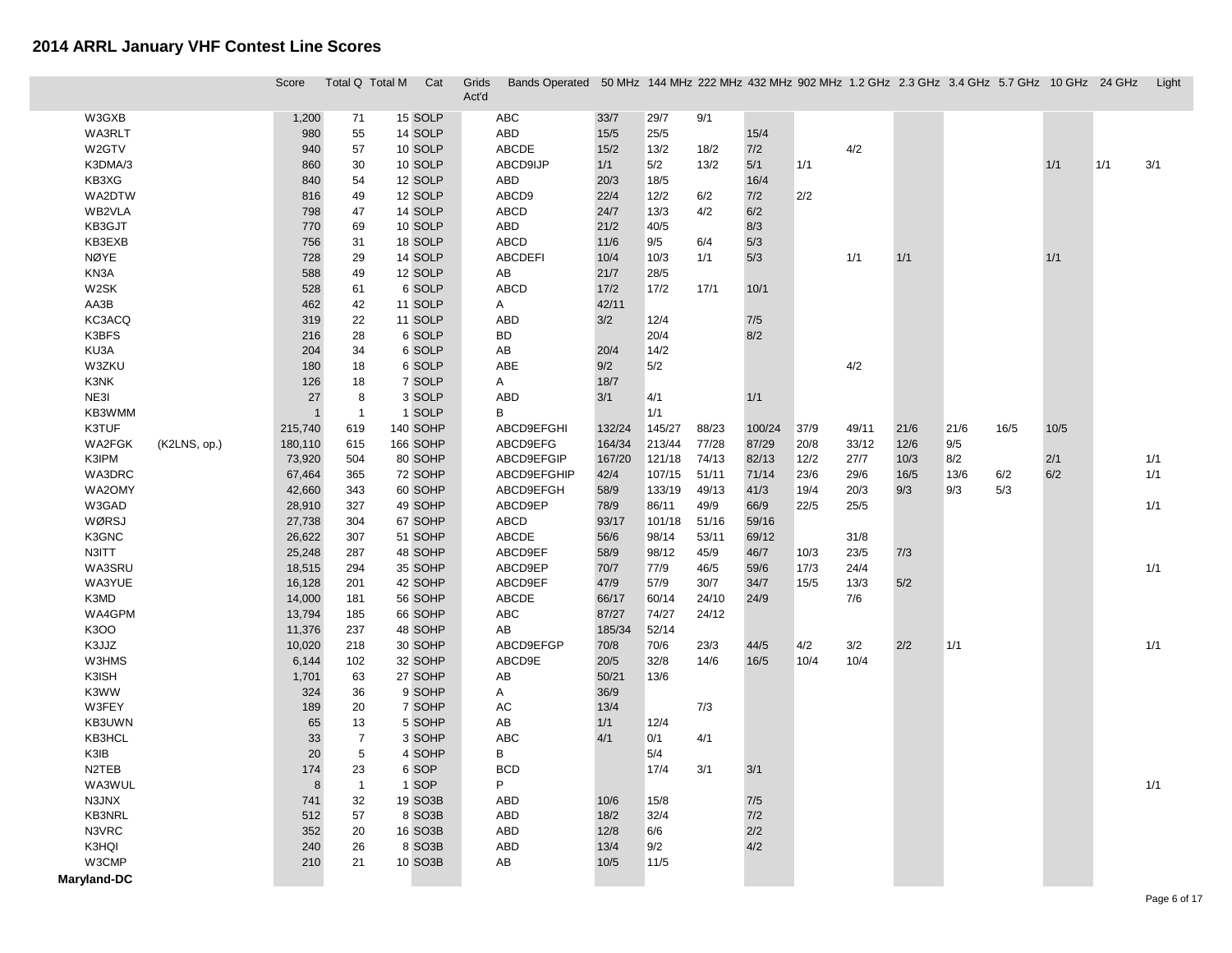|                               | Score          | Total Q Total M | Cat                 | Bands Operated 50 MHz 144 MHz 222 MHz 432 MHz 902 MHz 1.2 GHz 2.3 GHz 3.4 GHz 5.7 GHz 10 GHz 24 GHz Light<br>Grids<br>Act'd |        |        |       |        |       |       |      |      |      |     |  |
|-------------------------------|----------------|-----------------|---------------------|-----------------------------------------------------------------------------------------------------------------------------|--------|--------|-------|--------|-------|-------|------|------|------|-----|--|
| W3EKT                         | 12,012         | 155             | 52 SOLP             | ABCD9E                                                                                                                      | 49/13  | 46/12  | 24/11 | 28/11  | 4/2   | 4/3   |      |      |      |     |  |
| N3UM                          | 1,776          | 74              | 24 SOLP             | AB                                                                                                                          | 37/13  | 37/11  |       |        |       |       |      |      |      |     |  |
| K3BPP                         | 663            | 39              | 17 SOLP             | AB                                                                                                                          | 15/7   | 24/10  |       |        |       |       |      |      |      |     |  |
| N <sub>1</sub> SZ             | 341            | 32              | 11 SOLP             | ABD                                                                                                                         | 24/8   | 9/3    |       | 0/0    |       |       |      |      |      |     |  |
| K3AJ                          | 279            | 31              | 9 SOLP              | A                                                                                                                           | 31/9   |        |       |        |       |       |      |      |      |     |  |
| W3CB                          | 210            | 27              | 7 SOLP              | ABD                                                                                                                         | 13/3   | 11/3   |       | 3/1    |       |       |      |      |      |     |  |
| WA5VHU                        | 112            | 15              | 7 SOLP              | ABD                                                                                                                         | 1/1    | 13/5   |       | 1/1    |       |       |      |      |      |     |  |
| N3AFT                         | 85             | 17              | 5 SOLP              | AB                                                                                                                          | 6/1    | 11/4   |       |        |       |       |      |      |      |     |  |
| K3EO                          | 72             | 12              | 6 SOLP              | A                                                                                                                           | 12/6   |        |       |        |       |       |      |      |      |     |  |
| N3AEA                         |                | 15              | 4 SOLP              | ABD                                                                                                                         | 3/1    | 9/2    |       | 3/1    |       |       |      |      |      |     |  |
| K <sub>1</sub> RZ             | 220,865        | 640             | 163 SOHP            | ABCD9EFGH                                                                                                                   | 142/33 | 189/35 | 88/25 | 100/22 | 38/13 | 42/13 | 17/8 | 11/7 | 13/7 |     |  |
| N3HBX                         | 59,090         | 470             | 95 SOHP             | ABCDE                                                                                                                       | 154/27 | 206/31 | 46/15 | 43/12  |       | 21/10 |      |      |      |     |  |
| K1DQV                         | 14,927         | 208             | 59 SOHP             | ABCD                                                                                                                        | 79/20  | 84/19  | 21/11 | 24/9   |       |       |      |      |      |     |  |
| N3OC                          | 14,076         | 122             | 51 SOHP             | ABCD9EFI                                                                                                                    | 32/8   | 32/12  | 14/8  | 16/6   | 9/5   | 9/6   | 7/4  |      |      | 3/2 |  |
| K3ZO                          | 3,360          | 105             | 32 SOHP             | AB                                                                                                                          | 54/19  | 51/13  |       |        |       |       |      |      |      |     |  |
| W3BFC                         | 2,178          | 99              | 22 SOHP             | В                                                                                                                           |        | 99/22  |       |        |       |       |      |      |      |     |  |
| W3VRD                         | 2,100          | 64              | 25 SOHP             | <b>ABCD</b>                                                                                                                 | $11/5$ | 33/8   | 8/6   | 12/6   |       |       |      |      |      |     |  |
| W3MEO                         | $\overline{4}$ | $\overline{2}$  | 2 SOP               | A                                                                                                                           | 2/2    |        |       |        |       |       |      |      |      |     |  |
| K3YDX                         | 2,208          | 82              | 24 SO3B             | ABD                                                                                                                         | 33/7   | 39/12  |       | 10/5   |       |       |      |      |      |     |  |
| K6PFA                         | 8              | $\overline{4}$  | 2 SO3B              | AB                                                                                                                          | 1/1    | 3/1    |       |        |       |       |      |      |      |     |  |
|                               |                |                 |                     |                                                                                                                             |        |        |       |        |       |       |      |      |      |     |  |
| Western Pennsylvania<br>W3PAW |                |                 |                     | ABCD9EFGHI                                                                                                                  | 42/15  | 98/30  | 27/14 | 27/14  | 14/9  | 12/9  | 12/9 | 9/7  | 8/6  | 2/2 |  |
| WA3PTV                        | 69,000         | 251             | 115 SOHP<br>49 SOHP | ABCD9EFGHI                                                                                                                  |        |        |       | 26/8   | 7/3   | 8/2   | 4/2  | 5/2  | 3/2  | 3/2 |  |
|                               | 17,199         | 154             |                     |                                                                                                                             | 33/10  | 44/11  | 21/7  |        |       |       |      |      |      |     |  |
| N3EMF                         | 2,997          | 56              | 37 SOHP             | ABCD                                                                                                                        | 15/10  | 16/10  | 13/9  | 12/8   |       |       |      |      |      |     |  |
| Call Area 4                   |                |                 |                     |                                                                                                                             |        |        |       |        |       |       |      |      |      |     |  |
| Alabama                       |                |                 |                     |                                                                                                                             |        |        |       |        |       |       |      |      |      |     |  |
| AJ4W                          | 756            | 30              | 21 SOLP             | ABDE                                                                                                                        | 13/9   | 13/8   |       | 3/3    |       | 1/1   |      |      |      |     |  |
| W4ENN                         | 559            | 29              | 13 SOLP             | ABDE                                                                                                                        | 7/3    | 12/5   |       | 8/4    |       | 2/1   |      |      |      |     |  |
| WB5RMG                        | 112            | 13              | 8 SOLP              | ABC                                                                                                                         | 3/2    | 9/5    | 1/1   |        |       |       |      |      |      |     |  |
| W4ZRZ                         | 28,028         | 185             | 91 SOHP             | ABCD9EFGHI                                                                                                                  | 51/21  | 57/26  | 29/16 | 33/17  | 5/4   | 6/3   | 1/1  | 1/1  | 1/1  | 1/1 |  |
| NR4J                          | 76             | 19              | 4 SO <sub>3</sub> B | AB                                                                                                                          | 3/2    | 16/2   |       |        |       |       |      |      |      |     |  |
| Georgia                       |                |                 |                     |                                                                                                                             |        |        |       |        |       |       |      |      |      |     |  |
| KX4R                          | 2,812          | 45              | 37 SOLP             | ABCD9E                                                                                                                      | 10/8   | 14/9   | 7/7   | 9/8    | 1/1   | 4/4   |      |      |      |     |  |
| W4AMP                         | 32             | $\overline{4}$  | 4 SOLP              | ABCE                                                                                                                        | 1/1    | 1/1    | 1/1   |        |       | 1/1   |      |      |      |     |  |
| K1KC                          | 3,306          | 63              | 29 SOHP             | ABCD9E                                                                                                                      | 5/3    | 23/8   | 8/7   | 19/7   | 7/3   | 1/1   |      |      |      |     |  |
| KD4K                          | 144            | 13              | 8 SOHP              | <b>ABCD</b>                                                                                                                 | 4/2    | 4/2    | 2/2   | 3/2    |       |       |      |      |      |     |  |
| W4ATL                         | 96             | 12              | 8 SO3B              | AB                                                                                                                          | 7/4    | 5/4    |       |        |       |       |      |      |      |     |  |
| Kentucky                      |                |                 |                     |                                                                                                                             |        |        |       |        |       |       |      |      |      |     |  |
| W8KHP                         | 180            | 14              | 12 SOLP             | ABD                                                                                                                         | 4/4    | 9/7    |       | 1/1    |       |       |      |      |      |     |  |
| <b>North Carolina</b>         |                |                 |                     |                                                                                                                             |        |        |       |        |       |       |      |      |      |     |  |
| NG4C                          | 6,149          | 114             | 43 SOHP             | <b>ABCD</b>                                                                                                                 | 44/14  | 41/12  | 17/10 | 12/7   |       |       |      |      |      |     |  |
| N <sub>1</sub> GC             | 1,288          | 35              | 28 SOHP             | <b>ABCD</b>                                                                                                                 | 10/9   | 14/10  | 3/3   | 8/6    |       |       |      |      |      |     |  |
| KB4IRR                        | $\mathbf{1}$   | $\mathbf{1}$    | 1 SOP               | A                                                                                                                           | 1/1    |        |       |        |       |       |      |      |      |     |  |
| K4BSK                         | 6              | 3               | 2 SO3B              | AB                                                                                                                          | 2/1    | 1/1    |       |        |       |       |      |      |      |     |  |
| <b>Northern Florida</b>       |                |                 |                     |                                                                                                                             |        |        |       |        |       |       |      |      |      |     |  |
| N4TWX                         | 6,345          | 93              | 47 SOLP             | ABCDE                                                                                                                       | 32/16  | 27/12  | 10/6  | 20/10  |       | 4/3   |      |      |      |     |  |
| W2BZY                         | 1,767          | 44              | 19 SOLP             | <b>ABDFGI</b>                                                                                                               | 15/6   | 16/6   |       | 7/3    |       |       | 2/1  | 3/2  |      | 1/1 |  |
| N9HF                          | 2,088          | 78              | 24 SOHP             | ABD                                                                                                                         | 41/11  | 28/8   |       | 9/5    |       |       |      |      |      |     |  |
| N4NGZ                         | 560            | 28              | 14 SO3B             | ABD                                                                                                                         | 6/3    | 10/5   |       | 12/6   |       |       |      |      |      |     |  |
| <b>Puerto Rico</b>            |                |                 |                     |                                                                                                                             |        |        |       |        |       |       |      |      |      |     |  |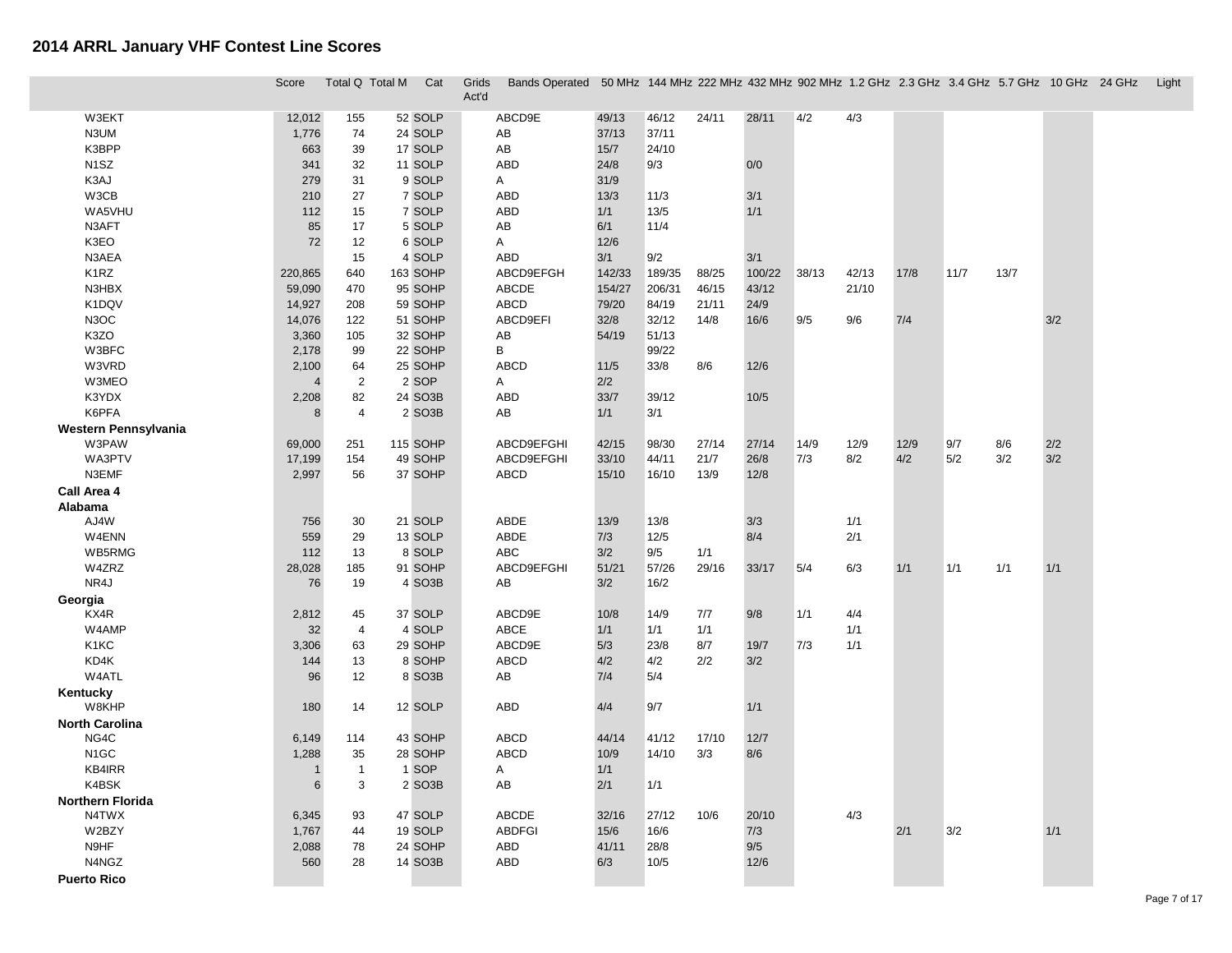I

|                             | Score          | Total Q Total M | Cat                 | Grids<br>Act'd | Bands Operated 50 MHz 144 MHz 222 MHz 432 MHz 902 MHz 1.2 GHz 2.3 GHz 3.4 GHz 5.7 GHz 10 GHz 24 GHz |             |              |            |                |      |            |            |      |     |       | Light |
|-----------------------------|----------------|-----------------|---------------------|----------------|-----------------------------------------------------------------------------------------------------|-------------|--------------|------------|----------------|------|------------|------------|------|-----|-------|-------|
| NP3CW                       | $\mathbf{1}$   | $\mathbf{1}$    | 1 SOLP              |                | A                                                                                                   | 1/1         |              |            |                |      |            |            |      |     |       |       |
| NP3IR                       | 108            | 12              | 9 SO3B              |                | AB                                                                                                  | 11/8        | $1/1$        |            |                |      |            |            |      |     |       |       |
| <b>South Carolina</b>       |                |                 |                     |                |                                                                                                     |             |              |            |                |      |            |            |      |     |       |       |
| AA4SC                       | 1,827          | 63              | 29 SOLP             |                | AB                                                                                                  | 34/16       | 29/13        |            |                |      |            |            |      |     |       |       |
| W4ITX                       | 128            | 13              | 8 SOLP              |                | ABD                                                                                                 | 4/3         | 6/3          |            | 3/2            |      |            |            |      |     |       |       |
| K4RW                        | 80             | 9               | 8 SOLP              |                | ABD                                                                                                 | 7/6         | 1/1          |            | 1/1            |      |            |            |      |     |       |       |
| KS4YX                       | 12             | 6               | 2 SOLP              |                | AB                                                                                                  | 5/1         | 1/1          |            |                |      |            |            |      |     |       |       |
| NT4RT                       | 528            | 24              | 16 SOHP             |                | ABCD                                                                                                | 4/2         | 11/6         | 3/3        | 6/5            |      |            |            |      |     |       |       |
| KM4ID                       | 162            | 15              | 9 SO <sub>3</sub> B |                | ABD                                                                                                 | 6/4         | 6/3          |            | 3/2            |      |            |            |      |     |       |       |
| Southern Florida            |                |                 |                     |                |                                                                                                     |             |              |            |                |      |            |            |      |     |       |       |
| KD2JA                       | 2,162          | 75              | 23 SOLP             |                | ABD                                                                                                 | 32/11       | 24/6         |            | 19/6           |      |            |            |      |     |       |       |
| K3NXH                       | 880            | 43              | 16 SOLP             |                | <b>ABCD</b>                                                                                         | 18/9        | $13/5$       | 5/1        | $7/1$          |      |            |            |      |     |       |       |
| NN4AA                       | 560            | 24              | 10 SOLP             |                | <b>BDFGI</b>                                                                                        |             | 10/4         |            | 11/3           |      |            | 1/1        | 1/1  |     | 1/1   |       |
| W6BXQ                       | 550            | 37              | 11 SOLP             |                | ABCD                                                                                                | 10/2        | 14/4         | 2/1        | 11/4           |      |            |            |      |     |       |       |
| KØVXM                       | 33,960         | 180             | 60 SOHP             |                | ABCD9EFGHI                                                                                          | 19/7        | 43/8         | 18/8       | 38/8           | 11/5 | 15/6       | 10/5       | 10/5 | 8/4 | 8/4   |       |
| W2YX                        | 120            | 24              | 4 SOHP              |                | ABCD                                                                                                | 8/1         | 10/1         | 1/1        | 5/1            |      |            |            |      |     |       |       |
| K4HV                        | 119            | 12              | 7 SOHP              |                | ABCD                                                                                                | 5/3         | 2/1          | 2/1        | 3/2            |      |            |            |      |     |       |       |
| <b>Tennessee</b>            |                |                 |                     |                |                                                                                                     |             |              |            |                |      |            |            |      |     |       |       |
| N4QWZ                       | 41,990         | 206             | 130 SOLP            |                | ABCD9E                                                                                              | 64/35       | 59/33        | 31/23      | 35/24          | 11/9 | 6/6        |            |      |     |       |       |
| KD4NOQ                      | 1,080          | 35              | 20 SOLP             |                | ABCD                                                                                                | 6/3         | 10/5         | 9/6        | 10/6           |      |            |            |      |     |       |       |
| K4YRK                       | 594            | 21              | 18 SOLP             |                | ABDE                                                                                                | 4/4         | 9/7          |            | 6/5            |      | 2/2        |            |      |     |       |       |
| N4DW                        | 136            | 34              | 4 SOLP              |                | AB                                                                                                  | 13/1        | 21/3         |            |                |      |            |            |      |     |       |       |
| K4EJQ                       | 2,106          | 67              | 18 SOHP             |                | ABCD9EF                                                                                             | 21/8        | 20/3         | 6/3        | 10/1           | 5/1  | 4/1        | 1/1        |      |     |       |       |
| K4NRT                       | 1,206          | 42              | 18 SOHP             |                | ABCD9E                                                                                              | 10/5        | 17/7         | 5/3        | 5/1            | 3/1  | 2/1        |            |      |     |       |       |
| AA4H                        | 610            | 45              | 10 SOHP             |                | ABCD9E                                                                                              | 13/4        | 22/2         | 1/1        | 6/1            | 2/1  | 1/1        |            |      |     |       |       |
| AA4DD                       | 192            | 13              | 6 SOHP              |                | ABCD9E                                                                                              | 2/1         | 2/1          | 2/1        | 2/1            | 3/1  | 2/1        |            |      |     |       |       |
| WX4ET                       | 120            | 33              | 3 SOHP              |                | BD                                                                                                  |             | 26/2         |            | $7/1$          |      |            |            |      |     |       |       |
| W4TTM                       | 68             | 15              | 4 SO <sub>3</sub> B |                | ABD                                                                                                 | 7/1         | 6/2          |            | 2/1            |      |            |            |      |     |       |       |
| KT4SQ                       | 63             | 18              | 3 SO <sub>3</sub> B |                | ABD                                                                                                 | 6/1         | 9/1          |            | 3/1            |      |            |            |      |     |       |       |
| KD4UQY                      | $\overline{4}$ | $\overline{2}$  | 2 SO3B              |                | AB                                                                                                  | 1/1         | 1/1          |            |                |      |            |            |      |     |       |       |
| Virginia                    |                |                 |                     |                |                                                                                                     |             |              |            |                |      |            |            |      |     |       |       |
| K4FJW                       | 6,800          | 112             | 40 SOLP             |                | ABCD9EF                                                                                             | 32/13       | 44/13        | 11/6       | 16/5           | 5/1  | 3/1        | 1/1        |      |     |       |       |
| K4FTO                       | 850            | 37              | 17 SOLP             |                | ABCD                                                                                                | 12/4        | 12/6         | 6/4        | 7/3            |      |            |            |      |     |       |       |
| KN3E                        | 187            | 17              | 11 SOLP             |                | AB                                                                                                  | 6/4         | 11/7         |            |                |      |            |            |      |     |       |       |
| N4PD                        | 180            | 18              | 10 SOLP             |                | AB                                                                                                  | 8/5         | 10/5         |            |                |      |            |            |      |     |       |       |
| K4CGY                       | 50             | 10              | 5 SOLP              |                | A                                                                                                   | 10/5        |              |            |                |      |            |            |      |     |       |       |
| N4HB                        | 12,096         | 149             | 63 SOHP             |                | ABCD                                                                                                | 51/18       | 55/18        | 23/14      | 20/13          |      |            |            |      |     |       |       |
| W3IP                        | 5,301          | 171             | 31 SOHP             |                | В                                                                                                   |             | 171/31       |            |                |      |            |            |      |     |       |       |
| N4MM                        | 50             | 10              | 5 SOHP              |                | A                                                                                                   | 10/5        |              |            |                |      |            |            |      |     |       |       |
| KD4AA                       | 2,686          | 66              | 34 SO3B             |                | ABD                                                                                                 | 23/13       | 30/13        |            | 13/8           |      |            |            |      |     |       |       |
| KJ4JSF                      | 120            | 22              | 4 SO <sub>3</sub> B |                | ABD                                                                                                 | 4/1         | 10/1         |            | 8/2            |      |            |            |      |     |       |       |
| <b>West Central Florida</b> |                |                 |                     |                |                                                                                                     |             |              |            |                |      |            |            |      |     |       |       |
| WB4OMG                      | 4,740          | 75              | 30 SOHP             |                | ABDEFG                                                                                              | $11/5$      | 29/8         |            | 23/9<br>$13/5$ |      | 6/4        | 3/2<br>1/1 | 3/2  |     | $1/1$ |       |
| WA3RGQ<br>WD4MGB            | 1,722<br>1,100 | 40              | 21 SOHP<br>20 SOHP  |                | ABCDEFI<br>ABCDE                                                                                    | 5/3<br>15/6 | 13/6<br>18/7 | 3/2<br>2/1 | 7/5            |      | 4/3<br>1/1 |            |      |     |       |       |
| N3LL                        |                | 43              | 23 SO3B             |                |                                                                                                     | 23/8        |              |            |                |      |            |            |      |     |       |       |
|                             | 1,863          | 65              |                     |                | ABD                                                                                                 |             | 26/7         |            | 16/8           |      |            |            |      |     |       |       |
| Call Area 5                 |                |                 |                     |                |                                                                                                     |             |              |            |                |      |            |            |      |     |       |       |
| Arkansas<br>W5MRB           | 5,778          | 63              | 54 SOHP             |                | ABCD9E                                                                                              | 9/9         | 24/17        | 10/9       | 13/12          | 3/3  | 4/4        |            |      |     |       |       |
| KG5MD                       | 176            | 13              | 11 SO3B             |                | ABD                                                                                                 | 2/2         | 8/6          |            | 3/3            |      |            |            |      |     |       |       |
|                             |                |                 |                     |                |                                                                                                     |             |              |            |                |      |            |            |      |     |       |       |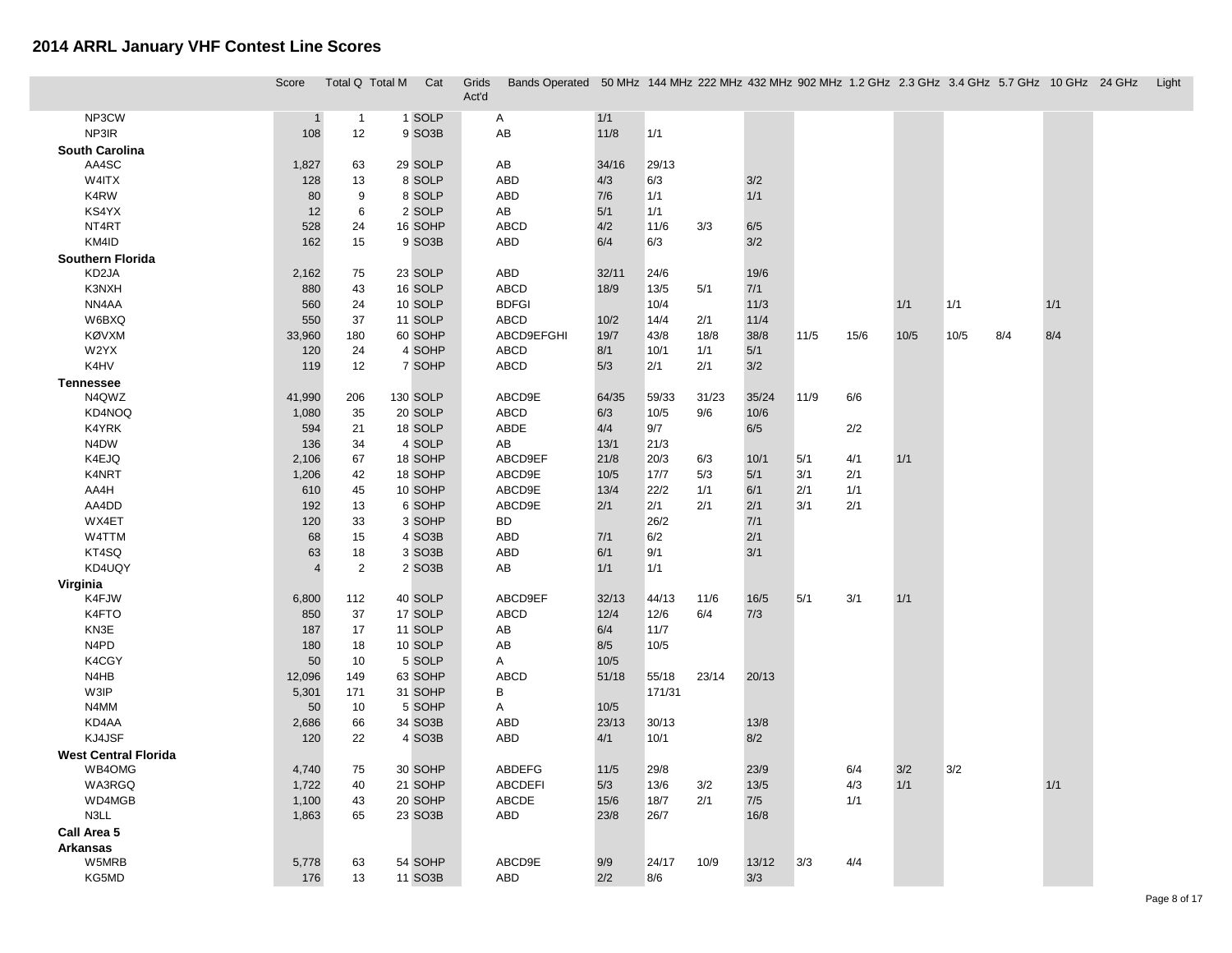|                                   | Score                 |                | Total Q Total M<br>Cat | Grids<br>Act'd | Bands Operated 50 MHz 144 MHz 222 MHz 432 MHz 902 MHz 1.2 GHz 2.3 GHz 3.4 GHz 5.7 GHz 10 GHz 24 GHz Light |                 |            |       |       |       |      |     |     |     |  |
|-----------------------------------|-----------------------|----------------|------------------------|----------------|-----------------------------------------------------------------------------------------------------------|-----------------|------------|-------|-------|-------|------|-----|-----|-----|--|
| Louisiana<br><b>NX8G/5</b>        | $\overline{1}$        | $\mathbf{1}$   | 1 SOLP                 |                | $\sf B$                                                                                                   |                 | 1/1        |       |       |       |      |     |     |     |  |
| <b>Mississippi</b><br>W8FR        | 255                   | 13             | 15 SOLP                |                | <b>ABCD</b>                                                                                               | 3/5             | 6/6        | 2/2   | 2/2   |       |      |     |     |     |  |
| <b>New Mexico</b>                 |                       |                |                        |                |                                                                                                           |                 |            |       |       |       |      |     |     |     |  |
| WD5COV                            | 630                   | 35             | 18 SOLP                |                | Α                                                                                                         | 35/18           |            |       |       |       |      |     |     |     |  |
| <b>North Texas</b>                |                       |                |                        |                |                                                                                                           |                 |            |       |       |       |      |     |     |     |  |
| WB5ZDP                            | 1,458                 | 39             | 27 SOLP                |                | <b>ABCD</b>                                                                                               | 13/7            | 11/8       | 3/4   | 12/8  |       |      |     |     |     |  |
| W5LUA                             | 4,280                 | 58             | 40 SOHP                |                | ABCD9HI                                                                                                   | 10/5            | 19/10      | 8/8   | 17/12 | $1/1$ |      |     | 2/2 | 1/2 |  |
| K9MK                              | 1,081                 | 40             | 23 SOHP                |                | ABD                                                                                                       | 13/8            | 20/10      |       | 7/5   |       |      |     |     |     |  |
| AA5AM                             | 1,392                 | 58             | 24 SO3B                |                | AB                                                                                                        | 52/21           | 6/3        |       |       |       |      |     |     |     |  |
| Oklahoma                          |                       |                |                        |                |                                                                                                           |                 |            |       |       |       |      |     |     |     |  |
| AF5Q                              | 512                   | 26             | 16 SOLP                |                | <b>ABCD</b>                                                                                               | 8/3             | 12/8       | 1/1   | 5/4   |       |      |     |     |     |  |
| W5RST                             | $\overline{4}$        | $\overline{2}$ | 2 SOP                  |                | $\sf B$                                                                                                   |                 | 2/2        |       |       |       |      |     |     |     |  |
| <b>South Texas</b>                |                       |                |                        |                |                                                                                                           |                 |            |       |       |       |      |     |     |     |  |
| WA5LFD                            | 96                    | 12             | 8 SOLP                 |                | Α                                                                                                         | 12/8            |            |       |       |       |      |     |     |     |  |
| K5AND<br>W5PR                     | 8,866<br>6,307        | 99<br>119      | 62 SOHP<br>53 SOHP     |                | ABCD9EF<br>Α                                                                                              | 43/24<br>119/53 | 28/17      | 6/6   | 16/10 | 2/1   | 3/3  | 1/1 |     |     |  |
| K5LLL                             | 3,780                 | 60             | 36 SOHP                |                | ABCD9EFI                                                                                                  | 10/6            | 23/13      | 7/5   | 15/7  | 2/2   | 1/1  | 1/1 |     | 1/1 |  |
| AD5A                              | 2,376                 | 72             | 33 SOHP                |                | AB                                                                                                        | 60/25           | 12/8       |       |       |       |      |     |     |     |  |
| WD5IYT                            | 702                   | 28             | 18 SOHP                |                | ABD9                                                                                                      | 9/5             | 10/6       |       | 8/6   | 1/1   |      |     |     |     |  |
| W3XO/5                            | 276                   | 23             | 12 SOHP                |                | B                                                                                                         |                 | 23/12      |       |       |       |      |     |     |     |  |
| <b>West Texas</b>                 |                       |                |                        |                |                                                                                                           |                 |            |       |       |       |      |     |     |     |  |
| KD5KC                             | 4,465                 | 139            | 19 SOLP                |                | ABCDE                                                                                                     | 36/4            | 37/4       | 23/4  | 28/4  |       | 15/3 |     |     |     |  |
| NN <sub>5</sub> DX                | 266                   | 19             | 14 SOLP                |                | AB                                                                                                        | 17/12           | 2/2        |       |       |       |      |     |     |     |  |
| Call Area 6                       |                       |                |                        |                |                                                                                                           |                 |            |       |       |       |      |     |     |     |  |
| East Bay                          |                       |                |                        |                |                                                                                                           |                 |            |       |       |       |      |     |     |     |  |
| K2GMY                             | 8,600                 | 145            | 40 SOLP                |                | ABCD9E                                                                                                    | 43/11           | 52/11      | 11/5  | 29/7  | 6/3   | 4/3  |     |     |     |  |
| KE6QR                             | 1,170                 | 54             | 18 SOLP                |                | ABD                                                                                                       | 18/6            | 25/8       |       | 11/4  |       |      |     |     |     |  |
| KS6M                              | 152                   | 17             | 8 SOLP                 |                | ABD                                                                                                       | 1/1             | 14/5       |       | 2/2   |       |      |     |     |     |  |
| KI6JJW                            | 2,139                 | 70             | 23 SOHP                |                | <b>ABCD</b>                                                                                               | 14/5            | 33/8       | 7/4   | 16/6  |       |      |     |     |     |  |
| KK6DCM                            | 12                    | 3              | 3 SOFM                 |                | ABD                                                                                                       | 1/1             | 1/1        |       | 1/1   |       |      |     |     |     |  |
| AG6RB                             | $\overline{1}$        | $\mathbf{1}$   | 1 SOFM                 |                | B                                                                                                         |                 | 1/1        |       |       |       |      |     |     |     |  |
| <b>Los Angeles</b>                |                       |                |                        |                |                                                                                                           |                 |            |       |       |       |      |     |     |     |  |
| N6TCZ                             | 2,075                 | 63             | 25 SOLP                |                | ABCDE                                                                                                     | 34/12           | 11/4       | 11/5  | 6/3   |       | 1/1  |     |     |     |  |
| N5BF                              | 16                    | $\overline{2}$ | 2 SOLP                 |                | E                                                                                                         |                 |            |       |       |       | 2/2  |     |     |     |  |
| Orange                            |                       |                |                        |                |                                                                                                           |                 |            |       |       |       |      |     |     |     |  |
| K6TSK                             | 10,472                | 144            | 44 SOLP                |                | ABCDE                                                                                                     | 25/5            | 53/15      | 16/8  | 36/11 |       | 14/5 |     |     |     |  |
| N6GP                              | 637                   | 40             | 13 SOLP                |                | <b>ABCD</b>                                                                                               | 18/6            | 13/3       | 5/2   | 4/2   |       |      |     |     |     |  |
| KF6I                              | 180                   | 18             | 10 SOHP                |                | А                                                                                                         | 18/10           |            |       |       |       |      |     |     |     |  |
| W6HK                              | 576                   | 41             | 12 SO3B                |                | ABD                                                                                                       | 27/7            | 7/3        |       | 7/2   |       |      |     |     |     |  |
| KD2CKO<br>K6QCB                   | 12<br>$6\phantom{1}6$ | 3<br>3         | 3 SOFM<br>2 SOFM       |                | <b>BD</b><br>B                                                                                            |                 | 2/2<br>3/2 |       | 1/1   |       |      |     |     |     |  |
|                                   |                       |                |                        |                |                                                                                                           |                 |            |       |       |       |      |     |     |     |  |
| <b>Pacific</b><br><b>KH7CR</b>    | 18                    | 9              | 2 SOFM                 |                | B                                                                                                         |                 | 9/2        |       |       |       |      |     |     |     |  |
|                                   |                       |                |                        |                |                                                                                                           |                 |            |       |       |       |      |     |     |     |  |
| <b>Sacramento Valley</b><br>W6RQR | 1,040                 | 42             | 20 SOLP                |                | ABD                                                                                                       | 9/5             | 23/9       |       | 10/6  |       |      |     |     |     |  |
| WE6C                              | 95                    | 19             | 5 SOLP                 |                | В                                                                                                         |                 | 19/5       |       |       |       |      |     |     |     |  |
| KC6ZWT                            | 20,191                | 189            | 61 SOHP                |                | ABCD9E                                                                                                    | 42/11           | 53/16      | 32/12 | 38/12 | 10/4  | 14/6 |     |     |     |  |
| W6VNQ                             | 4,182                 | 67             | 41 SOHP                |                | ABCD9E                                                                                                    | 10/5            | 34/17      | 8/7   | 9/8   | 1/1   | 5/3  |     |     |     |  |
|                                   |                       |                |                        |                |                                                                                                           |                 |            |       |       |       |      |     |     |     |  |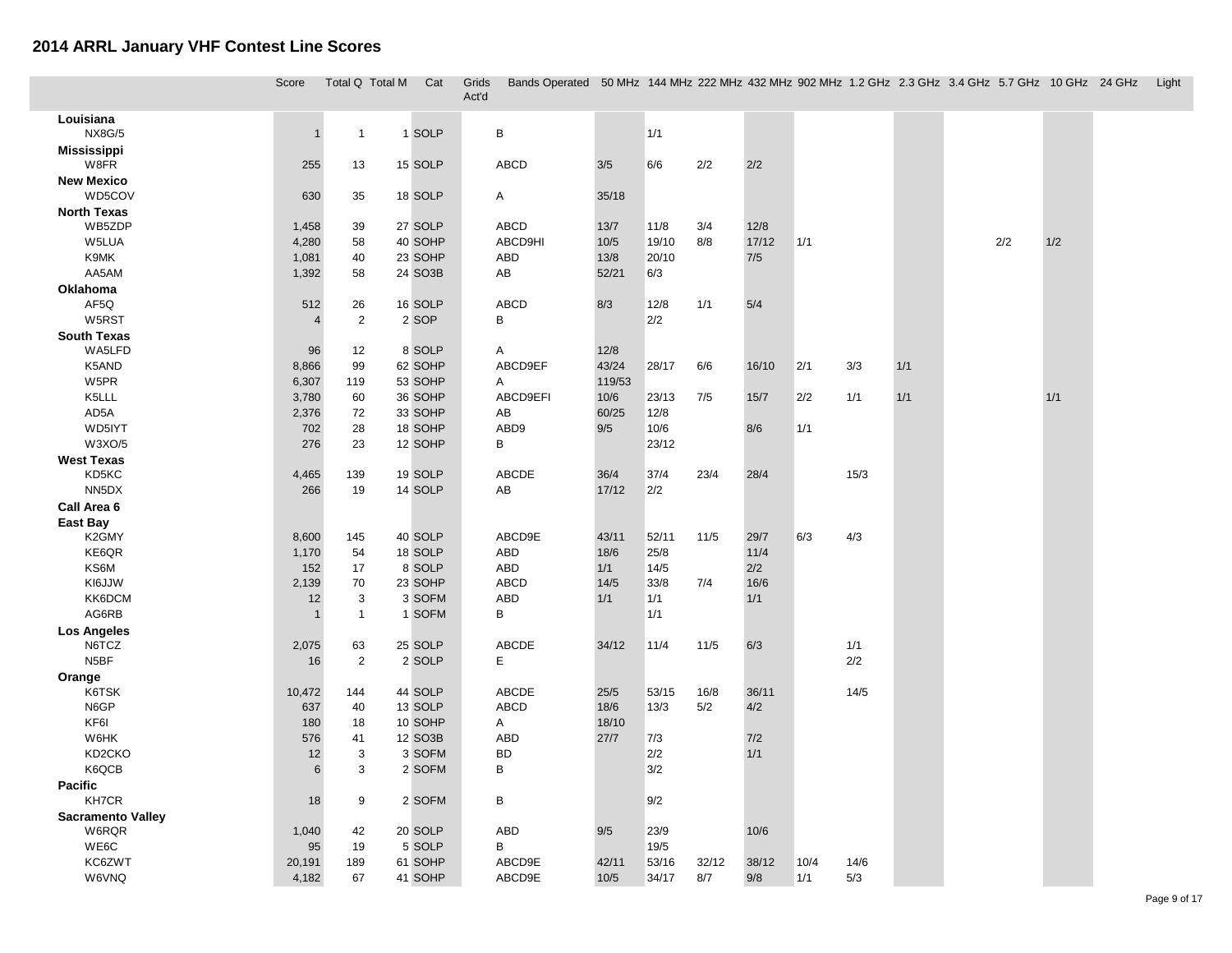|                             | Score          | Total Q Total M | Cat              | Grids<br>Act'd | Bands Operated 50 MHz 144 MHz 222 MHz 432 MHz 902 MHz 1.2 GHz 2.3 GHz 3.4 GHz 5.7 GHz 10 GHz 24 GHz |            |            |       |        |      |      |      |      |      |      |      | Light |
|-----------------------------|----------------|-----------------|------------------|----------------|-----------------------------------------------------------------------------------------------------|------------|------------|-------|--------|------|------|------|------|------|------|------|-------|
| W6FA                        | 330            | 30              | 11 SOHP          |                | AB                                                                                                  | 16/5       | 14/6       |       |        |      |      |      |      |      |      |      |       |
| KP4MD                       | 1,224          | 59              | 17 SO3B          |                | <b>ABD</b>                                                                                          | $17/5$     | 29/7       |       | 13/5   |      |      |      |      |      |      |      |       |
| San Francisco               |                |                 |                  |                |                                                                                                     |            |            |       |        |      |      |      |      |      |      |      |       |
| AF6RT                       | 12             | $\overline{4}$  | 3 SOLP           |                | Α                                                                                                   | 4/3        |            |       |        |      |      |      |      |      |      |      |       |
| <b>San Joaquin Valley</b>   |                |                 |                  |                |                                                                                                     |            |            |       |        |      |      |      |      |      |      |      |       |
| N6KOG                       | 2,880          | 79              | 30 SOHP          |                | ABD                                                                                                 | 10/5       | 52/16      |       | 17/9   |      |      |      |      |      |      |      |       |
| N6NB                        | 123,324        | 344             | 86 SOP           |                | ABCD9EFGHIJ                                                                                         | 32/10      | 46/11      | 44/10 | 46/11  | 31/7 | 27/7 | 30/7 | 24/7 | 24/6 | 22/6 | 18/4 |       |
| KI6QEL                      | 1,216          | 49              | 19 SOP           |                | ABCD                                                                                                | 14/6       | 20/7       | 8/4   | 7/2    |      |      |      |      |      |      |      |       |
| K6MI                        | 12,160         | 236             | 40 SO3B          |                | ABD                                                                                                 | 64/13      | 104/15     |       | 68/12  |      |      |      |      |      |      |      |       |
| WA6ZTY                      | 32             | 8               | 4 SO3B           |                | A                                                                                                   | 8/4        |            |       |        |      |      |      |      |      |      |      |       |
| N9VM<br>(N1VM, op.)         | 180            | 18              | 6 SOFM           |                | <b>BCD</b>                                                                                          |            | 6/2        | 5/2   | 7/2    |      |      |      |      |      |      |      |       |
| NI6G                        | 60             | 8               | 5 SOFM           |                | <b>BCD</b>                                                                                          |            | 4/2        | 1/1   | 3/2    |      |      |      |      |      |      |      |       |
| Santa Barbara               |                |                 |                  |                |                                                                                                     |            |            |       |        |      |      |      |      |      |      |      |       |
| W6WE                        | 1,550          | 44              | 25 SOLP          |                | <b>ABCD</b>                                                                                         | 7/8        | 19/9       | 7/4   | 11/4   |      |      |      |      |      |      |      |       |
| WA6EJO                      | 784            | 32              | 16 SOLP          |                | ABDE                                                                                                | 10/6       | 11/4       |       | 8/3    |      | 3/3  |      |      |      |      |      |       |
| AG6AY                       | 450            | 22              | 15 SOLP          |                | ABCD9                                                                                               | 16/11      | 2/1        | 1/1   | 1/1    | 2/1  |      |      |      |      |      |      |       |
| KE6RCI                      | 126            | 17              | 6 SOLP           |                | <b>BD</b>                                                                                           |            | 13/4       |       | 4/2    |      |      |      |      |      |      |      |       |
| WA6FXT                      | 171            | 19              | 9 SOHP           |                | Α                                                                                                   | 19/9       |            |       |        |      |      |      |      |      |      |      |       |
| N6WS                        | 27             | 8               | 3 SOP            |                | <b>BD</b>                                                                                           |            | 7/2        |       | 1/1    |      |      |      |      |      |      |      |       |
| <b>Santa Clara Valley</b>   |                |                 |                  |                |                                                                                                     |            |            |       |        |      |      |      |      |      |      |      |       |
| AF6RR                       | 16,240         | 184             | 58 SOLP          |                | ABCD9E                                                                                              | 58/20      | 60/12      | 15/5  | 36/11  | 6/4  | 9/6  |      |      |      |      |      |       |
| K6KQV                       | 468            | 28              | 13 SOLP          |                | ABD                                                                                                 | 6/3<br>5/4 | 14/6       |       | 8/4    |      |      |      |      |      |      |      |       |
| N <sub>1</sub> WC<br>KG6NUB | 20<br>14       | $\sqrt{5}$      | 4 SOLP<br>2 SOLP |                | A<br><b>BD</b>                                                                                      |            |            |       | 2/1    |      |      |      |      |      |      |      |       |
| KA6AMB                      | 35             | $\sqrt{5}$<br>5 | 5 SOFM           |                | <b>BCD</b>                                                                                          |            | 3/1<br>3/3 | 1/1   | 1/1    |      |      |      |      |      |      |      |       |
| Call Area 7                 |                |                 |                  |                |                                                                                                     |            |            |       |        |      |      |      |      |      |      |      |       |
| Arizona                     |                |                 |                  |                |                                                                                                     |            |            |       |        |      |      |      |      |      |      |      |       |
| NQ7R                        | 1,566          | 52              | 27 SOLP          |                | <b>ABCD</b>                                                                                         | 37/16      | 9/5        | 1/1   | 5/5    |      |      |      |      |      |      |      |       |
| N7NT                        | 1,450          | 58              | 25 SOLP          |                | Α                                                                                                   | 58/25      |            |       |        |      |      |      |      |      |      |      |       |
| <b>KC7V</b>                 | 364            | 26              | 14 SOLP          |                | Α                                                                                                   | 26/14      |            |       |        |      |      |      |      |      |      |      |       |
| KF7JS                       | 55             | 11              | 5 SOLP           |                | Α                                                                                                   | $11/5$     |            |       |        |      |      |      |      |      |      |      |       |
| K7WP                        | 33             | 11              | 3 SOLP           |                | Α                                                                                                   | 11/3       |            |       |        |      |      |      |      |      |      |      |       |
| WØPAN                       | 15             | 5               | 3 SOLP           |                | Α                                                                                                   | 5/3        |            |       |        |      |      |      |      |      |      |      |       |
| KC6SEH                      | 6,136          | 104             | 52 SOHP          |                | <b>ABCD</b>                                                                                         | 70/33      | 20/10      | 4/4   | $10/5$ |      |      |      |      |      |      |      |       |
| WA8WZG                      | 624            | 29              | 16 SOHP          |                | ABDE                                                                                                | 14/7       | 7/4        |       | 7/4    |      | 1/1  |      |      |      |      |      |       |
| N7RK                        | 1,378          | 50              | 26 SO3B          |                | ABD                                                                                                 | 42/18      | $5/5$      |       | 3/3    |      |      |      |      |      |      |      |       |
| N7IR                        | 319            | 29              | 11 SO3B          |                | A                                                                                                   | 29/11      |            |       |        |      |      |      |      |      |      |      |       |
| <b>Eastern Washington</b>   |                |                 |                  |                |                                                                                                     |            |            |       |        |      |      |      |      |      |      |      |       |
| K7HPT                       | 210            | 21              | 6 SOLP           |                | ABCDE                                                                                               | 5/1        | 6/2        | 3/1   | 5/1    |      | 2/1  |      |      |      |      |      |       |
| W6LLP                       | 40             | $\overline{7}$  | 4 SOLP           |                | ABCD                                                                                                | 2/1        | 2/1        | 1/1   | 2/1    |      |      |      |      |      |      |      |       |
| K7AWB                       | 756            | 45              | 12 SOHP          |                | ABCDE                                                                                               | 18/7       | 13/2       | 5/1   | $7/1$  |      | 2/1  |      |      |      |      |      |       |
| Idaho                       |                |                 |                  |                |                                                                                                     |            |            |       |        |      |      |      |      |      |      |      |       |
| W7MEM                       | 880            | 36              | 20 SOHP          |                | <b>ABCD</b>                                                                                         | 16/12      | 12/4       | 1/1   | 7/3    |      |      |      |      |      |      |      |       |
| Montana                     |                |                 |                  |                |                                                                                                     |            |            |       |        |      |      |      |      |      |      |      |       |
| KE7X                        | $\overline{4}$ | $\overline{2}$  | 2 SOLP           |                | Α                                                                                                   | 2/2        |            |       |        |      |      |      |      |      |      |      |       |
| Nevada                      |                |                 |                  |                |                                                                                                     |            |            |       |        |      |      |      |      |      |      |      |       |
| W7WBB                       | 28             | $\overline{7}$  | 4 SOLP           |                | Α                                                                                                   | 7/4        |            |       |        |      |      |      |      |      |      |      |       |
| Oregon<br>K7YDL             | 4,844          | 126             | 28 SOLP          |                | ABCDE                                                                                               | 48/10      | 49/13      | 6/1   | 14/1   |      | 9/3  |      |      |      |      |      |       |
| K7SMA                       | 1,472          | 75              | 16 SOLP          |                | ABD                                                                                                 | 24/4       | 34/9       |       | 17/3   |      |      |      |      |      |      |      |       |
|                             |                |                 |                  |                |                                                                                                     |            |            |       |        |      |      |      |      |      |      |      |       |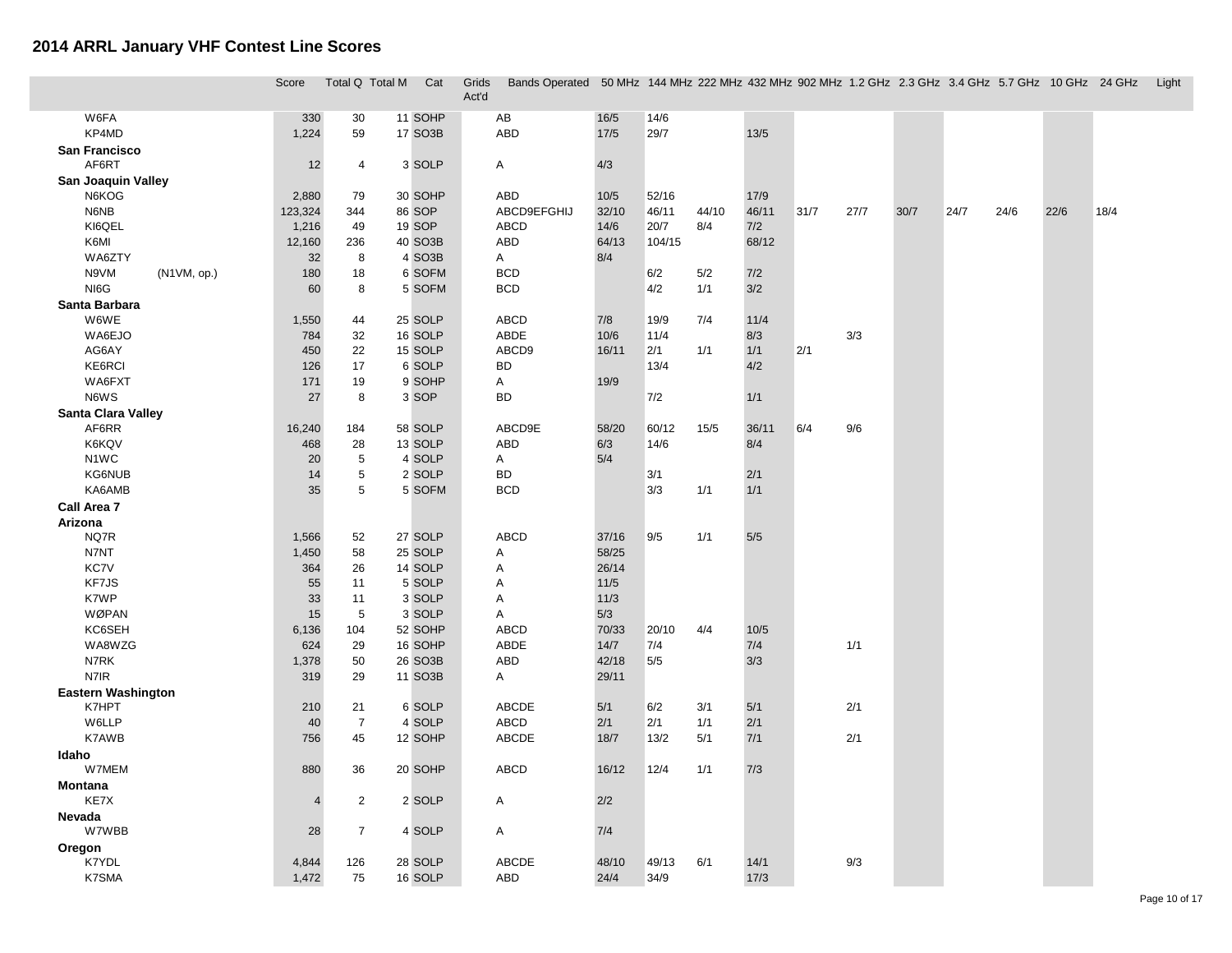|                           | Score          | Total Q Total M | Cat     | Grids<br>Act'd | Bands Operated 50 MHz 144 MHz 222 MHz 432 MHz 902 MHz 1.2 GHz 2.3 GHz 3.4 GHz 5.7 GHz 10 GHz 24 GHz Light |             |              |       |            |     |      |     |     |     |  |
|---------------------------|----------------|-----------------|---------|----------------|-----------------------------------------------------------------------------------------------------------|-------------|--------------|-------|------------|-----|------|-----|-----|-----|--|
| N7DB                      | 301            | 32              | 7 SOLP  |                | ABCD                                                                                                      | 17/4        | 4/1          | 5/1   | 6/1        |     |      |     |     |     |  |
| K7HSJ                     | 252            | 16              | 9 SOLP  |                | ABCD9E                                                                                                    | 2/2         | 6/2          | 1/1   | 5/2        | 1/1 | 1/1  |     |     |     |  |
| KI7JA                     | 8,184          | 141             | 44 SOHP |                | ABCD9                                                                                                     | 40/14       | 60/19        | 16/4  | 23/6       | 2/1 |      |     |     |     |  |
| WB6FFC                    | 1,450          | 50              | 25 SOHP |                | ABD                                                                                                       | 13/7        | 29/12        |       | 8/6        |     |      |     |     |     |  |
| N7ZO                      | 1,278          | 60              | 18 SOHP |                | ABD                                                                                                       | 24/7        | 25/8         |       | 11/3       |     |      |     |     |     |  |
| K7ATN                     | 7,520          | 179             | 32 SOP  |                | ABCD9                                                                                                     | 60/10       | 67/12        | 13/4  | 37/5       | 2/1 |      |     |     |     |  |
| K7VIT                     | 915            | 51              | 15 SO3B |                | ABD                                                                                                       | $17/5$      | 24/8         |       | 10/2       |     |      |     |     |     |  |
| KA6BIM                    | 60             | 12              | 5 SO3B  |                | AB                                                                                                        | 11/4        | 1/1          |       |            |     |      |     |     |     |  |
| K7NIT                     | 232            | 45              | 4 SOFM  |                | ABD                                                                                                       | 10/1        | 22/2         |       | 13/1       |     |      |     |     |     |  |
| Utah                      |                |                 |         |                |                                                                                                           |             |              |       |            |     |      |     |     |     |  |
| WJ7L                      | 360            | 18              | 12 SOLP |                | ABCD9EI                                                                                                   | 6/3         | 6/3          | 1/1   | 4/3        | 1/1 | 0/0  |     |     | 1/1 |  |
| NJ7A                      | 344            | 21              | 8 SOLP  |                | ABCD9EI                                                                                                   | 6/2         | 5/1          | 2/1   | 4/1        | 1/1 | 2/1  |     |     | 1/1 |  |
| <b>Western Washington</b> |                |                 |         |                |                                                                                                           |             |              |       |            |     |      |     |     |     |  |
| <b>KEØCO</b>              | 11,925         | 161             | 45 SOLP |                | ABCD9E                                                                                                    | 45/8        | 48/14        | 17/7  | 33/11      | 3/1 | 15/4 |     |     |     |  |
| KG7P                      | 3,174          | 86              | 23 SOLP |                | ABCD9E                                                                                                    | 27/7        | 27/7         | 16/5  | 6/2        | 4/1 | 6/1  |     |     |     |  |
| W7PT                      | 1,638          | 66              | 21 SOLP |                | ABD                                                                                                       | 29/9        | 25/9         |       | 12/3       |     |      |     |     |     |  |
| W7VB                      | 1,406          | 65              | 19 SOLP |                | ABCD                                                                                                      | 25/8        | 31/8         | 5/2   | 4/1        |     |      |     |     |     |  |
| W7WR                      | 203            | 29              | 7 SOLP  |                | AB                                                                                                        | 21/6        | 8/1          |       |            |     |      |     |     |     |  |
| N7EPD                     | 26,660         | 252             | 62 SOHP |                | ABCD9EFG                                                                                                  | 75/15       | 77/18        | 33/10 | 40/11      | 6/2 | 15/4 | 3/1 | 3/1 |     |  |
| <b>KE7SW</b>              | 12,408         | 158             | 44 SOHP |                | ABCD9EFG                                                                                                  | 44/10       | 46/11        | 28/9  | 20/8       | 7/2 | 9/2  | 2/1 | 2/1 |     |  |
| K7ND                      | 11,835         | 130             | 45 SOHP |                | ABCDEFG                                                                                                   | 18/6        | 45/15        | 28/10 | 18/8       |     | 15/4 | 3/1 | 3/1 |     |  |
| W7GLF                     | 7,683          | 143             | 39 SOHP |                | ABC9E                                                                                                     | 48/9        | 63/18        | 21/9  |            | 5/1 | 6/2  |     |     |     |  |
| KD7TS                     | 6,107          | 97              | 31 SOHP |                | ABCD9EFG                                                                                                  | 16/5        | 39/13        | 15/5  | 6/2        | 7/2 | 10/2 | 2/1 | 2/1 |     |  |
| KD7UO                     | 5,810          | 132             | 35 SOHP |                | ABCDE                                                                                                     | 51/12       | 59/16        | 14/5  | 2/1        |     | 6/1  |     |     |     |  |
| W7FI                      | 3,103          | 90              | 29 SOHP |                | ABD                                                                                                       | 31/7        | 42/14        |       | 17/8       |     |      |     |     |     |  |
| K7CW                      | 2,700          | 108             | 25 SOHP |                | Α                                                                                                         | 108/25      |              |       |            |     |      |     |     |     |  |
| N5CR                      | 1,078          | 77              | 14 SOHP |                | A                                                                                                         | 77/14       |              |       |            |     |      |     |     |     |  |
| W7BA                      | 935            | 45              | 17 SOHP |                | ABC                                                                                                       | 14/5        | 21/7         | 10/5  |            |     |      |     |     |     |  |
| KB7N                      | 264            | 33              | 8 SOHP  |                | A                                                                                                         | 33/8        |              |       |            |     |      |     |     |     |  |
| <b>WB7FJG</b>             | 1,026          | 54              | 18 SO3B |                | ABD                                                                                                       | 25/8        | 26/8         |       | 3/2        |     |      |     |     |     |  |
| KX7L<br>KG7AVA            | 780<br>242     | 59              | 13 SO3B |                | <b>ABD</b><br>ABD                                                                                         | 46/8<br>7/4 | 12/4<br>13/6 |       | 1/1<br>1/1 |     |      |     |     |     |  |
|                           |                | 21              | 11 SO3B |                |                                                                                                           |             |              |       |            |     |      |     |     |     |  |
| Call Area 8               |                |                 |         |                |                                                                                                           |             |              |       |            |     |      |     |     |     |  |
| Michigan<br>N8WNA         | 1,725          | 53              | 23 SOLP |                | ABCDE                                                                                                     | 13/5        | 20/9         | 12/6  | 7/2        |     | 1/1  |     |     |     |  |
| K8JA                      | 868            | 39              | 14 SOLP |                | ABCDE                                                                                                     | 9/2         | 13/6         | 7/3   | 7/2        |     | 3/1  |     |     |     |  |
| <b>WBØDGF</b>             | 273            | 21              | 13 SOLP |                | B                                                                                                         |             | 21/13        |       |            |     |      |     |     |     |  |
| WB8TGY                    | 147            | 13              | 7 SOLP  |                | ABCD9                                                                                                     | 1/1         | 6/3          | 2/1   | 3/1        | 1/1 |      |     |     |     |  |
| WA8YLZ                    | 9              | 3               | 3 SOLP  |                | AB                                                                                                        | 1/1         | 2/2          |       |            |     |      |     |     |     |  |
| Ohio                      |                |                 |         |                |                                                                                                           |             |              |       |            |     |      |     |     |     |  |
| KB8DDZ                    | 1,092          | 45              | 21 SOLP |                | ABCD                                                                                                      | 19/6        | 19/9         | 3/4   | 4/2        |     |      |     |     |     |  |
| KB8VAO                    | 840            | 35              | 21 SOLP |                | ABC                                                                                                       | 20/9        | 10/7         | $5/5$ |            |     |      |     |     |     |  |
| K8MR                      | 686            | 33              | 14 SOLP |                | ABCDE                                                                                                     | 11/5        | 10/4         | 5/2   | 5/2        |     | 2/1  |     |     |     |  |
| W8ARY                     | 455            | 25              | 13 SOLP |                | <b>BD</b>                                                                                                 |             | 15/7         |       | 10/6       |     |      |     |     |     |  |
| W8JGU                     | 352            | 22              | 16 SOLP |                | A                                                                                                         | 22/16       |              |       |            |     |      |     |     |     |  |
| W8IDM                     | 279            | 25              | 9 SOLP  |                | ABD                                                                                                       | 6/2         | 13/5         |       | 6/2        |     |      |     |     |     |  |
| KG8FE                     | 208            | 19              | 8 SOLP  |                | ABCD                                                                                                      | 6/2         | 6/3          | 2/1   | 5/2        |     |      |     |     |     |  |
| W8KNO                     | 117            | 13              | 9 SOLP  |                | AB                                                                                                        | 7/5         | 6/4          |       |            |     |      |     |     |     |  |
| KC8HQS                    | 68             | 12              | 4 SOLP  |                | ABCD                                                                                                      | 3/1         | 4/1          | 2/1   | 3/1        |     |      |     |     |     |  |
| KG9Z                      | $6\phantom{1}$ | 3               | 2 SOLP  |                | A                                                                                                         | 3/2         |              |       |            |     |      |     |     |     |  |
|                           |                |                 |         |                |                                                                                                           |             |              |       |            |     |      |     |     |     |  |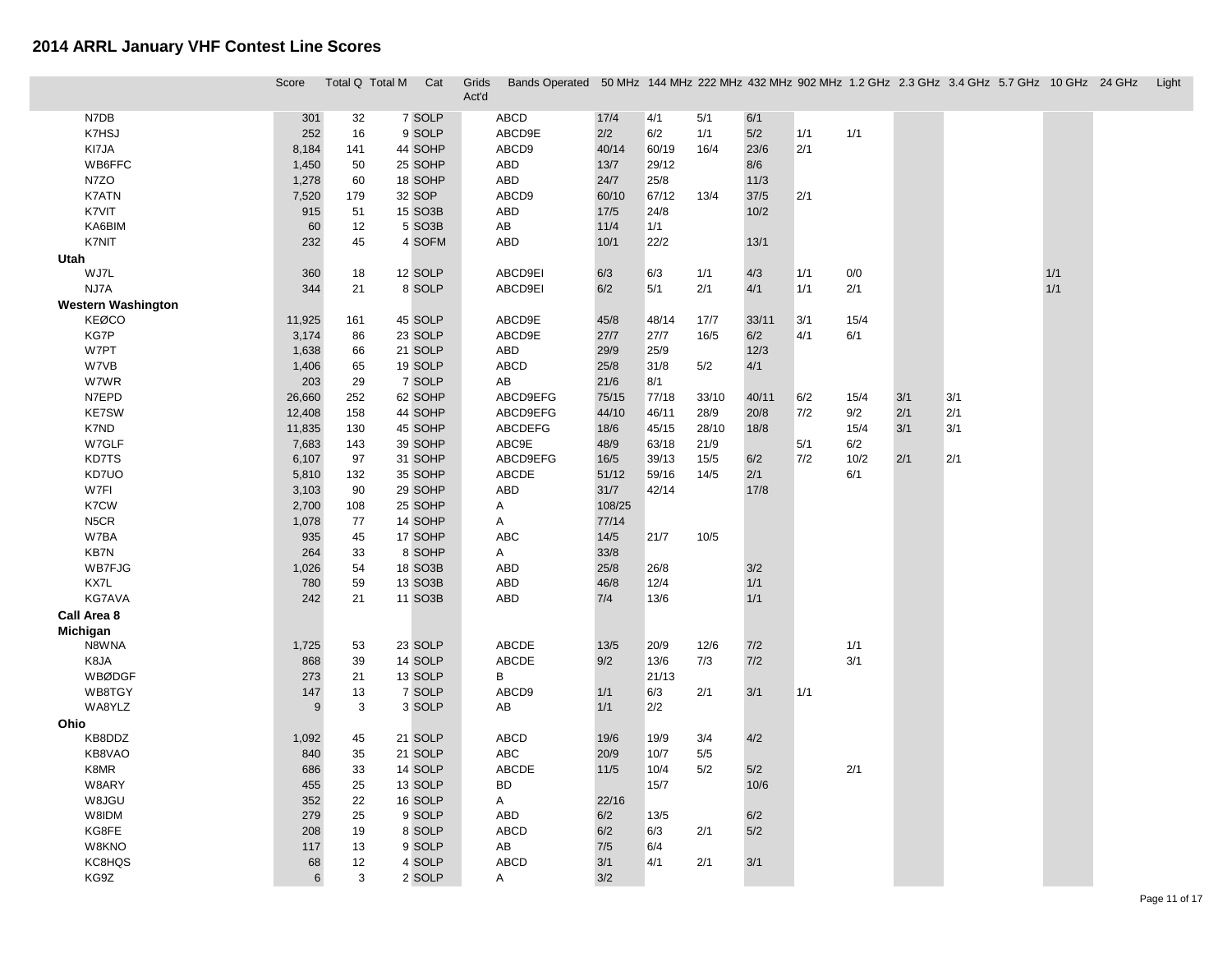|                      | Score   | Total Q Total M | Cat                 | Grids<br>Act'd | Bands Operated 50 MHz 144 MHz 222 MHz 432 MHz 902 MHz 1.2 GHz 2.3 GHz 3.4 GHz 5.7 GHz 10 GHz 24 GHz |        |       |       |      |       |       |     |     |       | Light |
|----------------------|---------|-----------------|---------------------|----------------|-----------------------------------------------------------------------------------------------------|--------|-------|-------|------|-------|-------|-----|-----|-------|-------|
| K8TQK                | 58,487  | 269             | 143 SOHP            | ABCD9E         | 60/30                                                                                               | 109/47 | 36/25 | 44/26 | 10/8 | 10/7  |       |     |     |       |       |
| WA8RJF               | 13,568  | 129             | 64 SOHP             | ABCD9EF        | 45/15                                                                                               | 33/17  | 15/10 | 22/13 | 4/3  | $9/5$ | $1/1$ |     |     |       |       |
| K8GDT                | 7,436   | 105             | 44 SOHP             | ABCD9E         | 19/6                                                                                                | 40/14  | 16/9  | 21/9  | 5/4  | 4/2   |       |     |     |       |       |
| N8BJQ                | 651     | 31              | 21 SOHP             | AB             | 22/14                                                                                               | 9/7    |       |       |      |       |       |     |     |       |       |
| AC8HU                | 1,378   | 44              | 26 SO3B             | ABD            | 15/8                                                                                                | 20/12  |       | 9/6   |      |       |       |     |     |       |       |
| KB8UUZ               | 78      | 13              | 6 SO3B              | A              | 13/6                                                                                                |        |       |       |      |       |       |     |     |       |       |
| <b>West Virginia</b> |         |                 |                     |                |                                                                                                     |        |       |       |      |       |       |     |     |       |       |
| WB8TFV               | 10,556  | 147             | 52 SOLP             | <b>ABCD</b>    | 45/13                                                                                               | 46/16  | 25/10 | 31/13 |      |       |       |     |     |       |       |
| Call Area 9          |         |                 |                     |                |                                                                                                     |        |       |       |      |       |       |     |     |       |       |
| <b>Illinois</b>      |         |                 |                     |                |                                                                                                     |        |       |       |      |       |       |     |     |       |       |
| K2DRH                | 115,878 | 402             | 178 SOLP            | ABCD9EFG       | 126/46                                                                                              | 123/45 | 58/32 | 65/31 | 8/6  | 13/9  | 8/8   | 1/1 |     |       |       |
| WA9FIH               | 7,668   | 159             | 36 SOLP             | ABCDE          | 50/10                                                                                               | 63/14  | 21/7  | 21/3  |      | 4/2   |       |     |     |       |       |
| WD9GJK               | 5,177   | 123             | 31 SOLP             | ABCDE          | 35/7                                                                                                | 48/8   | 17/7  | 21/8  |      | 2/1   |       |     |     |       |       |
| WA9CCQ               | 568     | 55              | 8 SOLP              | BD             |                                                                                                     | 39/5   |       | 16/3  |      |       |       |     |     |       |       |
| WB8BZK               | 348     | 29              | 12 SOLP             | AB             | 14/6                                                                                                | 15/6   |       |       |      |       |       |     |     |       |       |
| AK9Y                 | 344     | 43              | 8 SOLP              | AB             | 20/4                                                                                                | 23/4   |       |       |      |       |       |     |     |       |       |
| <b>KC9TQF</b>        | 145     | 22              | 5 SOLP              | <b>ABCD</b>    | 5/1                                                                                                 | 10/2   | 2/1   | 5/1   |      |       |       |     |     |       |       |
| W9ILY                | 60      | 10              | 6 SOLP              | Α              | 10/6                                                                                                |        |       |       |      |       |       |     |     |       |       |
| W9NHX                |         | 15              | 4 SOLP              | В              |                                                                                                     | 15/4   |       |       |      |       |       |     |     |       |       |
| W9IIX                | 10,812  | 144             | 51 SOHP             | ABCD9EF        | 22/9                                                                                                | 74/18  | 14/7  | 26/11 | 1/1  | 6/4   | 1/1   |     |     |       |       |
| NT9E                 | 1,496   | 56              | 22 SO3B             | ABD            | 18/7                                                                                                | 26/9   |       | 12/6  |      |       |       |     |     |       |       |
| KO9A                 | 1,037   | 54              | 17 SO3B             | ABD            | 27/6                                                                                                | 20/6   |       | 7/5   |      |       |       |     |     |       |       |
| N9TUQ                | 315     | 38              | 7 SO3B              | ABD            | 12/2                                                                                                | 19/3   |       | 7/2   |      |       |       |     |     |       |       |
| WO9S                 | 140     | 17              | 7 SO <sub>3</sub> B | ABD            | 8/3                                                                                                 | 6/3    |       | 3/1   |      |       |       |     |     |       |       |
| WD9DMM               | 20      | 10              | 2 SOFM              | B              |                                                                                                     | 10/2   |       |       |      |       |       |     |     |       |       |
| WD9GDB               |         | 10              | 2 SOFM              | B              |                                                                                                     | 10/2   |       |       |      |       |       |     |     |       |       |
| Indiana              |         |                 |                     |                |                                                                                                     |        |       |       |      |       |       |     |     |       |       |
| N9YK                 | 2,100   | 48              | 35 SOLP             | <b>ABCD</b>    | 18/11                                                                                               | 18/13  | 2/2   | 10/9  |      |       |       |     |     |       |       |
| K9ZF                 | 132     | 12              | 11 SOLP             | AB             | 3/3                                                                                                 | 9/8    |       |       |      |       |       |     |     |       |       |
| K9EA                 | 15,900  | 151             | 75 SOHP             | ABCD9          | 34/16                                                                                               | 64/27  | 24/15 | 25/14 | 4/3  |       |       |     |     |       |       |
| <b>KC9ELU</b>        | 864     | 32              | 24 SOHP             | <b>ABCD</b>    | 12/9                                                                                                | 16/11  | 1/1   | 3/3   |      |       |       |     |     |       |       |
| W9ZB                 | 165     | 13              | 11 SO3B             | ABD            | 6/4                                                                                                 | 5/5    |       | 2/2   |      |       |       |     |     |       |       |
| W9SAN                | 75      | 15              | 5 SO3B              | AB             | 8/3                                                                                                 | 7/2    |       |       |      |       |       |     |     |       |       |
| Wisconsin            |         |                 |                     |                |                                                                                                     |        |       |       |      |       |       |     |     |       |       |
| N9DG                 | 31,248  | 247             | 93 SOLP             | <b>ABCD</b>    | 73/24                                                                                               | 85/28  | 39/20 | 50/21 |      |       |       |     |     |       |       |
| N9LB                 | 12,032  | 120             | 64 SOLP             | ABCD9E         | 31/16                                                                                               | 39/18  | 16/11 | 25/12 | 4/3  | 5/4   |       |     |     |       |       |
| N9ISN                | 4,180   | 74              | 38 SOLP             | ABCD           | 16/8                                                                                                | 22/12  | 17/9  | 19/9  |      |       |       |     |     |       |       |
| KC9FJX               | 176     | 15              | 8 SOLP              | <b>ABCD</b>    | 4/2                                                                                                 | 4/2    | 3/2   | 4/2   |      |       |       |     |     |       |       |
| K9VS                 | 160     | 15              | 8 SOLP              | <b>ABCD</b>    | 4/2                                                                                                 | 6/4    | 2/1   | 3/1   |      |       |       |     |     |       |       |
| WØUC                 | 61,341  | 276             | 127 SOHP            | ABCD9EFGHI     | 91/41                                                                                               | 64/24  | 42/21 | 44/21 | 12/6 | 19/10 | 1/1   | 1/1 | 1/1 | $1/1$ |       |
| W9GA                 | 30,132  | 186             | 93 SOHP             | ABCD9E         | 25/8                                                                                                | 71/28  | 27/19 | 39/20 | 11/9 | 13/9  |       |     |     |       |       |
| <b>NØAKC</b>         | 2,958   | 54              | 34 SOHP             | ABCD9E         | 13/8                                                                                                | 20/11  | 12/9  | 3/1   | 5/4  | 1/1   |       |     |     |       |       |
| WE9V                 | 351     | 27              | 13 SOHP             | A              | 27/13                                                                                               |        |       |       |      |       |       |     |     |       |       |
| K9MU                 | 11,968  | 153             | 64 SO3B             | ABD            | 66/30                                                                                               | 53/19  |       | 34/15 |      |       |       |     |     |       |       |
| WA9PWP               | 1,071   | 51              | 21 SO3B             | AB             | 15/6                                                                                                | 36/15  |       |       |      |       |       |     |     |       |       |
| N9UX                 | 198     | 17              | 9 SO <sub>3</sub> B | ABD            | 7/3                                                                                                 | 5/3    |       | 5/3   |      |       |       |     |     |       |       |
| Call Area Ø          |         |                 |                     |                |                                                                                                     |        |       |       |      |       |       |     |     |       |       |
| Colorado             |         |                 |                     |                |                                                                                                     |        |       |       |      |       |       |     |     |       |       |
| <b>KKØQ</b>          | 1,120   | 48              | 16 SOLP             | ABCDE          | 14/4                                                                                                | 16/5   | 3/2   | 13/4  |      | 2/1   |       |     |     |       |       |
| <b>KØYQ</b>          | 24      | 6               | 4 SOLP              | AB             | 1/1                                                                                                 | 5/3    |       |       |      |       |       |     |     |       |       |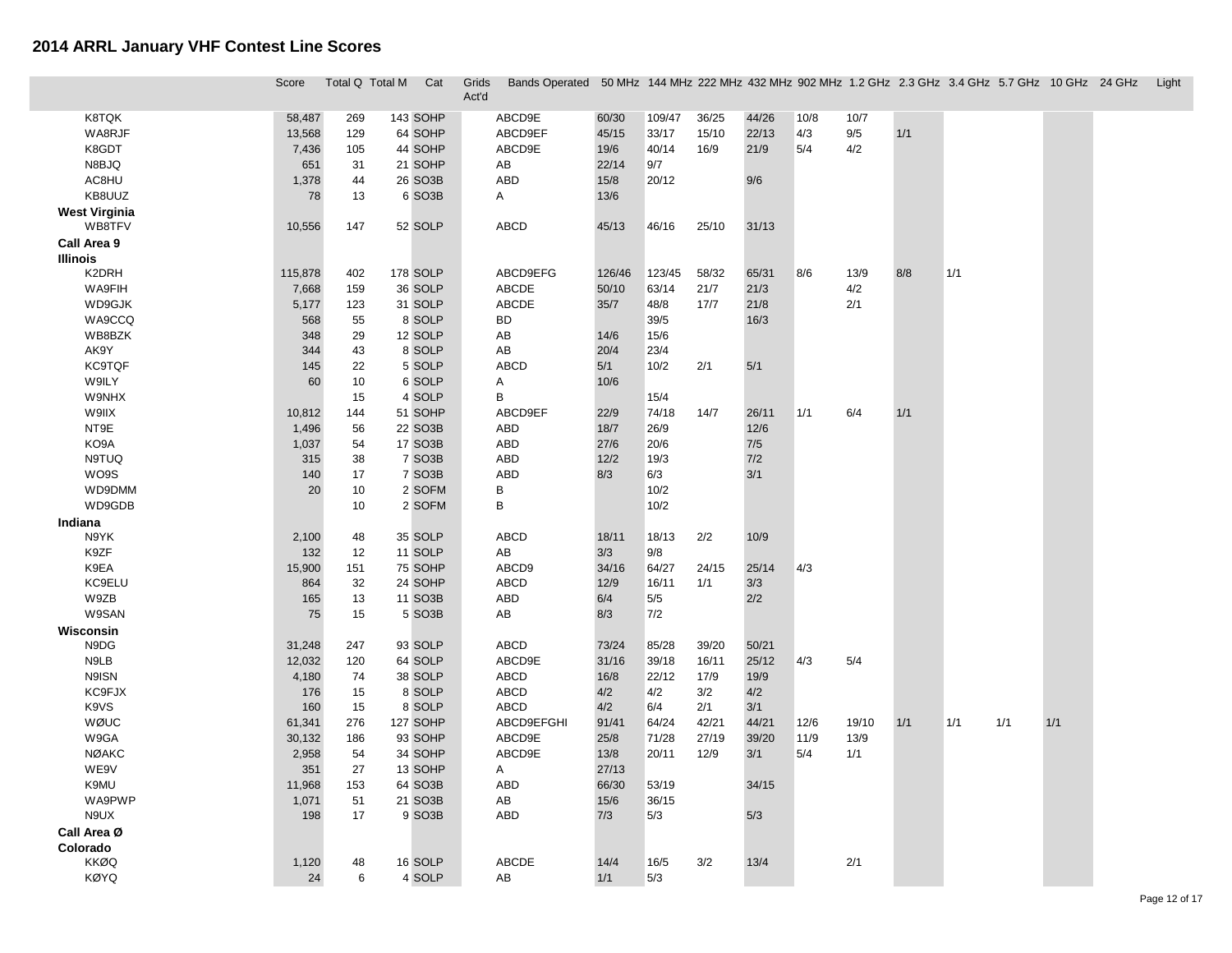|                             | Score        | Total Q Total M | Cat     | Grids<br>Act'd | Bands Operated 50 MHz 144 MHz 222 MHz 432 MHz 902 MHz 1.2 GHz 2.3 GHz 3.4 GHz 5.7 GHz 10 GHz 24 GHz Light |       |       |       |       |      |      |       |     |     |     |     |  |
|-----------------------------|--------------|-----------------|---------|----------------|-----------------------------------------------------------------------------------------------------------|-------|-------|-------|-------|------|------|-------|-----|-----|-----|-----|--|
| <b>KBØYH</b>                | 20           | 10              | 2 SOLP  |                | A                                                                                                         | 10/2  |       |       |       |      |      |       |     |     |     |     |  |
| W6OAL                       | 258          | 15              | 6 SOHP  |                | <b>ABFI</b>                                                                                               | 6/3   | 5/1   |       |       |      |      | $1/1$ |     |     | 3/1 |     |  |
| WØSTU                       | 988          | 58              | 13 SOP  |                | <b>ABCD</b>                                                                                               | 12/4  | 28/5  | 3/1   | 15/3  |      |      |       |     |     |     |     |  |
| <b>WBØTGE</b>               | $\,6$        | $\overline{c}$  | 2 SO3B  |                | <b>BD</b>                                                                                                 |       | 1/1   |       | 1/1   |      |      |       |     |     |     |     |  |
| lowa                        |              |                 |         |                |                                                                                                           |       |       |       |       |      |      |       |     |     |     |     |  |
| <b>WBØYWW</b>               | 5,916        | 90              | 51 SOLP |                | <b>ABD</b>                                                                                                | 23/15 | 41/19 |       | 26/17 |      |      |       |     |     |     |     |  |
| <b>KØCQ</b>                 | 588          | 24              | 21 SOLP |                | ABD                                                                                                       | 4/3   | 16/14 |       | 4/4   |      |      |       |     |     |     |     |  |
| NY2SF<br>(WØVAN, op.)       | 232          | 21              | 8 SOLP  |                | AD                                                                                                        | 13/4  |       |       | 8/4   |      |      |       |     |     |     |     |  |
| <b>KØJQA</b>                | 442          | 21              | 17 SO3B |                | <b>ABD</b>                                                                                                | 6/5   | 10/7  |       | $5/5$ |      |      |       |     |     |     |     |  |
| Kansas                      |              |                 |         |                |                                                                                                           |       |       |       |       |      |      |       |     |     |     |     |  |
| <b>NØLL</b>                 | 1,512        | 41              | 28 SOLP |                | <b>ABCD</b>                                                                                               | 13/8  | 15/10 | 4/3   | 9/7   |      |      |       |     |     |     |     |  |
| <b>KFØM</b>                 | 1,792        | 44              | 32 SOHP |                | <b>ABCD</b>                                                                                               | 13/6  | 19/14 | 3/4   | 9/8   |      |      |       |     |     |     |     |  |
| <b>NØJK</b>                 | 3            | 3               | 1 SOP   |                | В                                                                                                         |       | 3/1   |       |       |      |      |       |     |     |     |     |  |
| <b>Minnesota</b>            |              |                 |         |                |                                                                                                           |       |       |       |       |      |      |       |     |     |     |     |  |
| <b>KØSIX</b>                | 6,720        | 103             | 48 SOLP |                | <b>ABCD</b>                                                                                               | 28/12 | 38/14 | 15/11 | 22/11 |      |      |       |     |     |     |     |  |
| <b>KCØAKU</b>               | 5,504        | 103             | 43 SOLP |                | ABD                                                                                                       | 21/11 | 57/19 |       | 25/13 |      |      |       |     |     |     |     |  |
| WAØVPJ                      | 180          | 20              | 9 SOLP  |                | AB                                                                                                        | 10/4  | 10/5  |       |       |      |      |       |     |     |     |     |  |
| <b>KCØVFP</b>               | 162          | 16              | 9 SOLP  |                | <b>ABD</b>                                                                                                | 7/4   | 7/4   |       | 2/1   |      |      |       |     |     |     |     |  |
| <b>NØAT</b>                 | 27           | 9               | 3 SOLP  |                | Α                                                                                                         | 9/3   |       |       |       |      |      |       |     |     |     |     |  |
| <b>NØYNT</b>                | 12           | 6               | 2 SOLP  |                | В                                                                                                         |       | 6/2   |       |       |      |      |       |     |     |     |     |  |
| WØGHZ                       | 30,514       | 208             | 73 SOHP |                | ABCD9EFGHI                                                                                                | 44/12 | 62/17 | 27/13 | 39/15 | 15/5 | 12/4 | 2/1   | 3/2 | 1/1 | 3/3 |     |  |
| WØZQ                        | 14,040       | 133             | 45 SOHP |                | ABCD9EFGHIJ                                                                                               | 22/5  | 36/11 | 19/7  | 22/7  | 12/4 | 13/5 | 1/1   | 4/2 | 1/1 | 2/1 | 1/1 |  |
| <b>KØAWU</b>                | 3,774        | 69              | 37 SOHP |                | ABCD9I                                                                                                    | 13/9  | 31/12 | 11/6  | 12/7  | 1/1  | 0/1  |       |     |     | 1/1 |     |  |
| <b>KAØRYT</b>               | 2,720        | 85              | 32 SOHP |                | AB                                                                                                        | 8/5   | 77/27 |       |       |      |      |       |     |     |     |     |  |
| <b>NIØW</b>                 | 84           | 9               | 7 SOP   |                | <b>ABCD</b>                                                                                               | 3/2   | 3/2   | 1/1   | 2/2   |      |      |       |     |     |     |     |  |
| <b>KBØHNN</b>               | 406          | 23              | 14 SO3B |                | ABD                                                                                                       | 5/4   | 12/5  |       | 6/5   |      |      |       |     |     |     |     |  |
| KØVG                        | 152          | 16              | 8 SO3B  |                | ABD                                                                                                       | 1/1   | 12/5  |       | 3/2   |      |      |       |     |     |     |     |  |
| <b>KBØLYL</b>               | 1,218        | 87              | 14 SOFM |                | В                                                                                                         |       | 87/14 |       |       |      |      |       |     |     |     |     |  |
| <b>Missouri</b>             |              |                 |         |                |                                                                                                           |       |       |       |       |      |      |       |     |     |     |     |  |
| <b>WAØCNS</b>               | 192          | 12              | 12 SOLP |                | <b>ABCD</b>                                                                                               | 3/3   | 5/5   | 2/2   | 2/2   |      |      |       |     |     |     |     |  |
| Nebraska                    |              |                 |         |                |                                                                                                           |       |       |       |       |      |      |       |     |     |     |     |  |
| <b>WDØBQM</b>               | 40           | 5               | 5 SOLP  |                | <b>BCD</b>                                                                                                |       | 2/2   | 1/1   | 2/2   |      |      |       |     |     |     |     |  |
| <b>WØKT</b>                 | $\mathbf{1}$ | $\mathbf{1}$    | 1 SOHP  |                | В                                                                                                         |       | 1/1   |       |       |      |      |       |     |     |     |     |  |
| <b>North Dakota</b>         |              |                 |         |                |                                                                                                           |       |       |       |       |      |      |       |     |     |     |     |  |
| <b>NTØV</b>                 | 3,468        | 54              | 51 SOHP |                | ABCDE                                                                                                     | 5/5   | 39/36 | 2/2   | 6/6   |      | 2/2  |       |     |     |     |     |  |
| <b>South Dakota</b>         |              |                 |         |                |                                                                                                           |       |       |       |       |      |      |       |     |     |     |     |  |
| <b>WBØHHM</b>               | 637          | 35              | 13 SOLP |                | <b>ABCD</b>                                                                                               | 6/3   | 15/4  | 2/2   | 12/4  |      |      |       |     |     |     |     |  |
| Canada                      |              |                 |         |                |                                                                                                           |       |       |       |       |      |      |       |     |     |     |     |  |
| <b>British Columbia</b>     |              |                 |         |                |                                                                                                           |       |       |       |       |      |      |       |     |     |     |     |  |
| VA7FC                       | 731          | 39              | 17 SOHP |                | ABD                                                                                                       | 22/8  | 13/6  |       | 4/3   |      |      |       |     |     |     |     |  |
| VE7DAY                      | 850          | 45              | 17 SO3B |                | ABD                                                                                                       | 27/10 | 13/5  |       | 5/2   |      |      |       |     |     |     |     |  |
| <b>Greater Toronto Area</b> |              |                 |         |                |                                                                                                           |       |       |       |       |      |      |       |     |     |     |     |  |
| VE3EG                       | 126          | 14              | 9 SOLP  |                | AB                                                                                                        | 3/3   | 11/6  |       |       |      |      |       |     |     |     |     |  |
| <b>Ontario East</b>         |              |                 |         |                |                                                                                                           |       |       |       |       |      |      |       |     |     |     |     |  |
| VE3CVG                      | 1,802        | 70              | 17 SOLP |                | ABCD9E                                                                                                    | 22/6  | 22/5  | 7/2   | 14/2  | 1/1  | 4/1  |       |     |     |     |     |  |
| VA3KA                       | 738          | 33              | 18 SOLP |                | <b>ABCD</b>                                                                                               | 13/7  | 12/7  | 4/2   | 4/2   |      |      |       |     |     |     |     |  |
| VE3VCF                      | 48           | 8               | 4 SOLP  |                | <b>ABCD</b>                                                                                               | 2/1   | 2/1   | 2/1   | 2/1   |      |      |       |     |     |     |     |  |
| VE3FFK                      | 32           | 6               | 4 SOLP  |                | <b>ABCD</b>                                                                                               | 3/1   | 1/1   | 1/1   | 1/1   |      |      |       |     |     |     |     |  |
| VA3RKM                      | 44           | 8               | 4 SOP   |                | ABD                                                                                                       | 1/1   | 4/2   |       | 3/1   |      |      |       |     |     |     |     |  |
| <b>Ontario North</b>        |              |                 |         |                |                                                                                                           |       |       |       |       |      |      |       |     |     |     |     |  |
|                             |              |                 |         |                |                                                                                                           |       |       |       |       |      |      |       |     |     |     |     |  |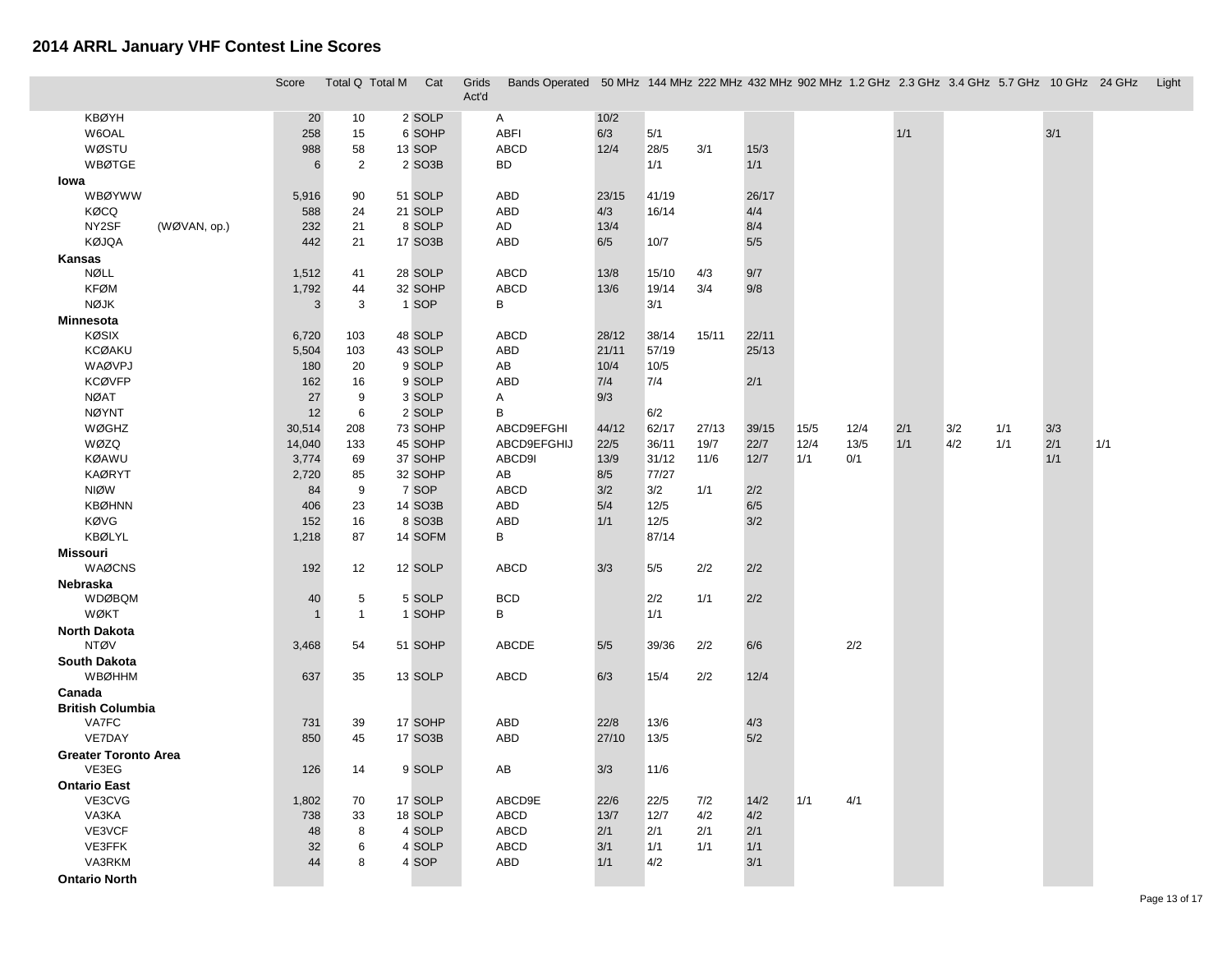|                                                                                                       |                               | Score            | Total Q Total M | Cat                | Grids | Bands Operated 50 MHz 144 MHz 222 MHz 432 MHz 902 MHz 1.2 GHz 2.3 GHz 3.4 GHz 5.7 GHz 10 GHz 24 GHz |               |                |               |               |     |            |     |     |     |     | Light |
|-------------------------------------------------------------------------------------------------------|-------------------------------|------------------|-----------------|--------------------|-------|-----------------------------------------------------------------------------------------------------|---------------|----------------|---------------|---------------|-----|------------|-----|-----|-----|-----|-------|
|                                                                                                       |                               |                  |                 |                    | Act'd |                                                                                                     |               |                |               |               |     |            |     |     |     |     |       |
| VE3CX                                                                                                 |                               | $\mathbf{1}$     | $\mathbf{1}$    | 1 SOLP             |       | Α                                                                                                   | 1/1           |                |               |               |     |            |     |     |     |     |       |
| <b>Ontario South</b>                                                                                  |                               |                  |                 |                    |       |                                                                                                     |               |                |               |               |     |            |     |     |     |     |       |
| VA3ZV<br>VE3SMA                                                                                       |                               | 13,601<br>10,272 | 137<br>97       | 67 SOLP<br>48 SOLP |       | ABCDE<br>ABCD9EFGHJP                                                                                | 34/17<br>12/3 | 51/20<br>38/14 | 18/11<br>13/9 | 27/14<br>15/8 | 4/3 | 7/5<br>7/4 | 4/3 | 1/1 | 1/1 | 1/1 | 1/1   |
| VE3EJ                                                                                                 |                               | 350              | 25              | 14 SOHP            |       | AB                                                                                                  | 20/12         | 5/2            |               |               |     |            |     |     |     |     |       |
| VE3RCN                                                                                                |                               | 102              | 14              | 6 SO3B             |       | <b>ABD</b>                                                                                          | 4/2           | 7/2            |               | 3/2           |     |            |     |     |     |     |       |
| Quebec                                                                                                |                               |                  |                 |                    |       |                                                                                                     |               |                |               |               |     |            |     |     |     |     |       |
| VE2HAY                                                                                                |                               | 546              | 30              | 14 SOLP            |       | <b>ABCD</b>                                                                                         | 9/4           | 12/5           | 3/2           | 6/3           |     |            |     |     |     |     |       |
| DX                                                                                                    |                               |                  |                 |                    |       |                                                                                                     |               |                |               |               |     |            |     |     |     |     |       |
| <b>Mexico</b>                                                                                         |                               |                  |                 |                    |       |                                                                                                     |               |                |               |               |     |            |     |     |     |     |       |
| XE2JS                                                                                                 |                               | 1,452            | 66              | 22 SOLP            |       | Α                                                                                                   | 66/22         |                |               |               |     |            |     |     |     |     |       |
| XE1H                                                                                                  |                               | 16               | $\overline{4}$  | 4 SOLP             |       | $\overline{A}$                                                                                      | 4/4           |                |               |               |     |            |     |     |     |     |       |
| XE2CQ                                                                                                 |                               | 250              | 25              | 10 SOHP            |       | A                                                                                                   | 25/10         |                |               |               |     |            |     |     |     |     |       |
| Multi-Operator Categories - U.S by Call Area, then ARRL Section; Canada by RAC Section; DX by Country |                               |                  |                 |                    |       |                                                                                                     |               |                |               |               |     |            |     |     |     |     |       |
| Call Area 1                                                                                           |                               |                  |                 |                    |       |                                                                                                     |               |                |               |               |     |            |     |     |     |     |       |
| <b>Connecticut</b>                                                                                    |                               |                  |                 |                    |       |                                                                                                     |               |                |               |               |     |            |     |     |     |     |       |
| W <sub>1</sub> QK                                                                                     | (+KA1SYG, N1ABY,              | 20,720           | 319             | 56 LM              |       | ABCD                                                                                                | 174/18        | 94/17          | 25/11         | 26/10         |     |            |     |     |     |     |       |
|                                                                                                       | NG1R, W1QH)                   |                  |                 |                    |       |                                                                                                     |               |                |               |               |     |            |     |     |     |     |       |
| KE <sub>1</sub> LI                                                                                    | (+KB1ORX, N1ROZ,              | 8,029            | 182             | 37 UM              |       | <b>ABCD</b>                                                                                         | 87/11         | 60/12          | 15/7          | 20/7          |     |            |     |     |     |     |       |
|                                                                                                       | KB1DNO, KB1NFZ)               |                  |                 |                    |       |                                                                                                     |               |                |               |               |     |            |     |     |     |     |       |
| N <sub>1</sub> API<br>N <sub>1</sub> EN                                                               | (assisted)                    | 150              | 22              | 6 UM               |       | <b>ABD</b>                                                                                          | 12/3          | 7/2            |               | 3/1           |     |            |     |     |     |     |       |
|                                                                                                       | (assisted)                    | 105              | 15              | 7 UM               |       | AB                                                                                                  | 14/6          | 1/1            |               |               |     |            |     |     |     |     |       |
| <b>Eastern Massachusetts</b>                                                                          |                               | 264              | 33              | 8 LM               |       |                                                                                                     | 33/8          |                |               |               |     |            |     |     |     |     |       |
| KA1R<br>W1XM                                                                                          | (assisted)<br>(KB1CGZ, W1GSL, | 21,168           | 243             | 56 UM              |       | A<br>ABCD9EF                                                                                        | 70/11         | 86/16          | 25/9          | 44/10         | 3/3 | 12/4       | 3/3 |     |     |     |       |
|                                                                                                       | KD1KY, KB1ZOM                 |                  |                 |                    |       |                                                                                                     |               |                |               |               |     |            |     |     |     |     |       |
|                                                                                                       | ops.)                         |                  |                 |                    |       |                                                                                                     |               |                |               |               |     |            |     |     |     |     |       |
| KA1EKR                                                                                                | (assisted)                    | 119              | 17              | 7 UM               |       | A                                                                                                   | $17/7$        |                |               |               |     |            |     |     |     |     |       |
| <b>New Hampshire</b>                                                                                  |                               |                  |                 |                    |       |                                                                                                     |               |                |               |               |     |            |     |     |     |     |       |
| NE <sub>1</sub> B                                                                                     | (assisted)                    | 1,320            | 65              | <b>15 UM</b>       |       | <b>ABCD</b>                                                                                         | 30/8          | 12/2           | 11/3          | 12/2          |     |            |     |     |     |     |       |
| NF <sub>10</sub>                                                                                      | (assisted)                    | 1,313            | 80              | 13 UM              |       | ABCD                                                                                                | 44/6          | 15/3           | 9/2           | 12/2          |     |            |     |     |     |     |       |
| NE <sub>1</sub> F                                                                                     | (assisted)                    | 1,261            | 76              | 13 UM              |       | <b>ABCD</b>                                                                                         | 42/6          | 13/3           | 10/2          | 11/2          |     |            |     |     |     |     |       |
| WA1N                                                                                                  | (assisted)                    | $\overline{4}$   | 2               | 2 UM               |       | A                                                                                                   | 2/2           |                |               |               |     |            |     |     |     |     |       |
| Vermont                                                                                               |                               |                  |                 |                    |       |                                                                                                     |               |                |               |               |     |            |     |     |     |     |       |
| N1JEZ                                                                                                 | $(+ N1DMP)$                   | 11,285           | 126             | 61 UM              |       | ABCD9E                                                                                              | 40/13         | 41/19          | 17/12         | 21/11         | 3/3 | 4/3        |     |     |     |     |       |
| <b>Western Massachusetts</b>                                                                          |                               |                  |                 |                    |       |                                                                                                     |               |                |               |               |     |            |     |     |     |     |       |
| NE <sub>1</sub> C                                                                                     | (assisted)                    | 1,240            | 62              | <b>20 UM</b>       |       | AB                                                                                                  | 49/13         | 13/7           |               |               |     |            |     |     |     |     |       |
| K1SND                                                                                                 | (assisted)                    | 352              | 32              | <b>11 UM</b>       |       | A                                                                                                   | 32/11         |                |               |               |     |            |     |     |     |     |       |
| W <sub>1</sub> TO                                                                                     | (assisted)                    | 25               | 5               | 5 UM               |       | A                                                                                                   | 5/5           |                |               |               |     |            |     |     |     |     |       |
| Call Area 2                                                                                           |                               |                  |                 |                    |       |                                                                                                     |               |                |               |               |     |            |     |     |     |     |       |
| <b>Eastern New York</b><br>K2CYE                                                                      |                               | 180              | 15              | 12 UM              |       | AB                                                                                                  | 9/7           | 6/5            |               |               |     |            |     |     |     |     |       |
| WA3AFS                                                                                                | (assisted)<br>(assisted)      | 48               | 8               | 6 UM               |       | A                                                                                                   | 8/6           |                |               |               |     |            |     |     |     |     |       |
| <b>Northern New Jersey</b>                                                                            |                               |                  |                 |                    |       |                                                                                                     |               |                |               |               |     |            |     |     |     |     |       |
| N <sub>2</sub> NT                                                                                     | $(+$ N2NC)                    | 17,582           | 267             | 59 LM              |       | ABD                                                                                                 | 89/22         | 147/26         |               | 31/11         |     |            |     |     |     |     |       |
| W <sub>2JJ</sub>                                                                                      | (WA2VUN, op.)                 | 1,862            | 98              | 19 UM              |       | Α                                                                                                   | 98/19         |                |               |               |     |            |     |     |     |     |       |
| <b>Southern New Jersey</b>                                                                            |                               |                  |                 |                    |       |                                                                                                     |               |                |               |               |     |            |     |     |     |     |       |
| N <sub>2</sub> VW                                                                                     | (assisted)                    | 170              | 34              | 5 UM               |       | AB                                                                                                  | 17/3          | 17/2           |               |               |     |            |     |     |     |     |       |
| <b>Western New York</b>                                                                               |                               |                  |                 |                    |       |                                                                                                     |               |                |               |               |     |            |     |     |     |     |       |
|                                                                                                       |                               |                  |                 |                    |       |                                                                                                     |               |                |               |               |     |            |     |     |     |     |       |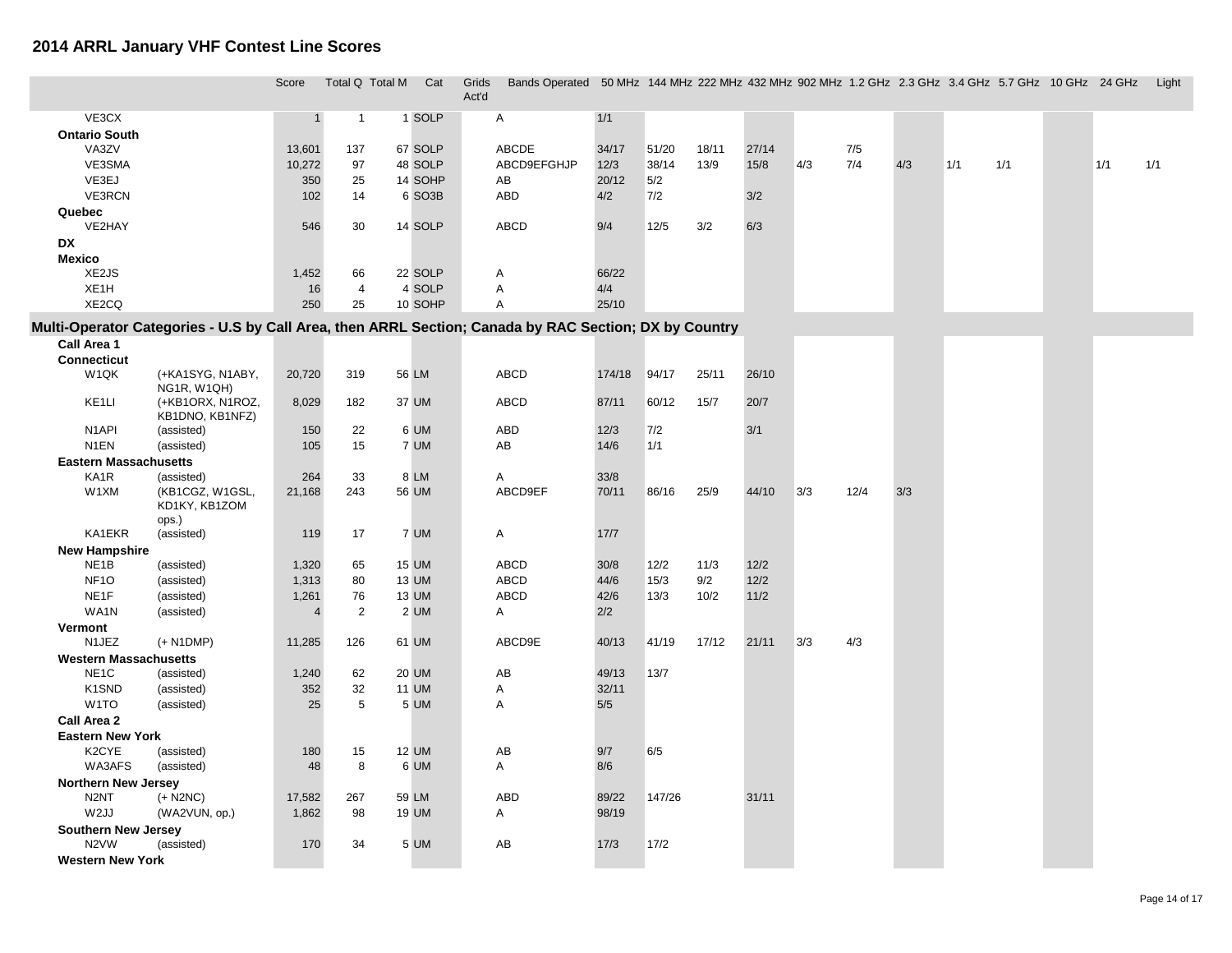П

|                              |                                                                                                 | Score          | Total Q Total M |        | Cat          | Grids<br>Act'd | Bands Operated 50 MHz 144 MHz 222 MHz 432 MHz 902 MHz 1.2 GHz 2.3 GHz 3.4 GHz 5.7 GHz 10 GHz 24 GHz Light |        |              |        |        |       |       |      |      |      |      |     |
|------------------------------|-------------------------------------------------------------------------------------------------|----------------|-----------------|--------|--------------|----------------|-----------------------------------------------------------------------------------------------------------|--------|--------------|--------|--------|-------|-------|------|------|------|------|-----|
| K2LIM                        | (KA2LIM, W9KXI,<br>KB2YCC, WA3CSP,<br>NX2W, N2IK, ops.)                                         | 97,955         | 556             | 137 LM |              |                | ABCD                                                                                                      | 183/34 | 214/45 74/30 |        | 85/28  |       |       |      |      |      |      |     |
| N2BEG                        | (assisted)                                                                                      | 455            | 35              |        | 13 UM        |                | AB                                                                                                        | 25/10  | 10/3         |        |        |       |       |      |      |      |      |     |
| Call Area 3<br>Delaware      |                                                                                                 |                |                 |        |              |                |                                                                                                           |        |              |        |        |       |       |      |      |      |      |     |
| W3GNQ                        | $(+$ WB9NDF)                                                                                    | 1,276          | 58              |        | 22 LM        |                | AB                                                                                                        | 41/13  | 17/9         |        |        |       |       |      |      |      |      |     |
| Eastern Pennsylvania         |                                                                                                 |                |                 |        |              |                |                                                                                                           |        |              |        |        |       |       |      |      |      |      |     |
| N3NGE                        | (+ K3EGE, K9PW,<br>WA3WUL, K1WHS,<br>W2PED, N3EXA)                                              | 524,654        | 1206            |        | 221 UM       |                | ABCD9EFGHIP                                                                                               | 344/55 | 340/46       | 138/33 | 209/34 | 44/12 | 57/14 | 28/9 | 17/7 | 14/5 | 11/5 | 4/1 |
| WA3EHD                       | (+ K3DMA)                                                                                       | 33,405         | 344             |        | 51 UM        |                | ABCD9EGP                                                                                                  | 73/9   | 102/13       | 56/10  | 64/7   | 20/4  | 18/4  |      | 9/3  |      |      | 2/1 |
| W3CCX                        | (KA3WXV, K3BFS,<br>ops.)                                                                        | 1,331          | 81              |        | <b>11 UM</b> |                | ABCD                                                                                                      | 21/2   | 20/3         | 19/3   | 21/3   |       |       |      |      |      |      |     |
| KB3BUX                       | (WA3QVU, K3JQH,<br>KB3SYY, ops.)                                                                | 864            | 105             |        | 6 UM         |                | ABCD                                                                                                      | 32/2   | 34/2         | 21/1   | 18/1   |       |       |      |      |      |      |     |
| W3MTP                        | (assisted)                                                                                      | 720            | 36              |        | <b>18 UM</b> |                | ABCD                                                                                                      | 5/4    | 27/11        | 3/2    | 1/1    |       |       |      |      |      |      |     |
| W3LP                         | (KB3SBC, KB3SOM,<br>KA3RMM, ops.)                                                               | 396            | 36              |        | <b>11 UM</b> |                | AB                                                                                                        | 14/4   | 22/7         |        |        |       |       |      |      |      |      |     |
| N3SRC                        | (KA3UBG, KM3E,<br>N3LPJ, AA3EY,<br>W3GAA, WD4GXT,<br>KC3ATN, KC3ATO,<br>ops.)                   | 392            | 28              |        | 14 UM        |                | AB                                                                                                        | 9/4    | 19/10        |        |        |       |       |      |      |      |      |     |
| Maryland-DC                  |                                                                                                 |                |                 |        |              |                |                                                                                                           |        |              |        |        |       |       |      |      |      |      |     |
| W3RFC                        | (+ K3OQ)                                                                                        | 1,344          | 46              |        | 24 LM        |                | ABDE                                                                                                      | 18/8   | 20/10        |        | 7/5    |       | 1/1   |      |      |      |      |     |
| WB3IGR                       | $(+ WF1L)$                                                                                      | 20,808         | 194             |        | 68 UM        |                | ABCD9P                                                                                                    | 54/15  | 60/17        | 34/15  | 36/15  | 7/5   |       |      |      |      |      | 3/1 |
| K2PLF                        | (assisted)                                                                                      | 4,104          | 114             |        | 36 UM        |                | A                                                                                                         | 114/36 |              |        |        |       |       |      |      |      |      |     |
|                              |                                                                                                 |                |                 |        |              |                |                                                                                                           |        |              |        |        |       |       |      |      |      |      |     |
| Western Pennsylvania<br>W3SO | (W3BTX, W3IDT,<br>W3BC, WA3TTS,<br>AB3OG, W3YOZ,<br>K4VV ops.)                                  | 88,458         | 483             | 138 LM |              |                | ABCD                                                                                                      | 161/40 | 164/42       | 67/26  | 91/30  |       |       |      |      |      |      |     |
| W3GV                         | (WB3IFD, WA3MKT,<br>WB3DEL, ops.)                                                               | 77             | 11              |        | 7 LM         |                | Α                                                                                                         | 11/7   |              |        |        |       |       |      |      |      |      |     |
| Call Area 4                  |                                                                                                 |                |                 |        |              |                |                                                                                                           |        |              |        |        |       |       |      |      |      |      |     |
| Alabama                      |                                                                                                 |                |                 |        |              |                |                                                                                                           |        |              |        |        |       |       |      |      |      |      |     |
| N <sub>1</sub> LF            | (assisted)                                                                                      | 78             | 10              |        | 6 UM         |                | ABCD                                                                                                      | 3/1    | 4/2          | 1/1    | 2/2    |       |       |      |      |      |      |     |
| Georgia                      |                                                                                                 |                |                 |        |              |                |                                                                                                           |        |              |        |        |       |       |      |      |      |      |     |
| W4NH                         | (NN4W, N4NIA,<br>K4SQC, WW8RR,<br>WG8S, W4KXY,<br>W4ZST, KI4US,<br>K4VJM, W5TDY,<br>K5FSE ops.) | 12,040         | 140             |        | 70 LM        |                | ABCD                                                                                                      | 62/32  | 46/19        | 12/9   | 20/10  |       |       |      |      |      |      |     |
| Northern Florida             |                                                                                                 |                |                 |        |              |                |                                                                                                           |        |              |        |        |       |       |      |      |      |      |     |
| W1LVL                        | (assisted)                                                                                      | 602            | 30              |        | 14 UM        |                | ABCDE                                                                                                     | 6/3    | 15/6         | 2/1    | 5/3    |       | 2/1   |      |      |      |      |     |
| KE1F                         | (assisted)                                                                                      | $\mathbf{1}$   | $\mathbf{1}$    |        | 1 UM         |                | Α                                                                                                         | 1/1    |              |        |        |       |       |      |      |      |      |     |
| <b>South Carolina</b>        |                                                                                                 |                |                 |        |              |                |                                                                                                           |        |              |        |        |       |       |      |      |      |      |     |
| W4PH                         | $(+$ K2JB)                                                                                      | 435            | 29              |        | <b>15 LM</b> |                | AB                                                                                                        | 20/10  | 9/5          |        |        |       |       |      |      |      |      |     |
| W4YCC                        | (N4UFP, WA2EMF,<br>ops.)                                                                        | $\overline{4}$ | $\overline{2}$  |        | 2 UM         |                | AB                                                                                                        | 1/1    | $1/1$        |        |        |       |       |      |      |      |      |     |
| Southern Florida             |                                                                                                 |                |                 |        |              |                |                                                                                                           |        |              |        |        |       |       |      |      |      |      |     |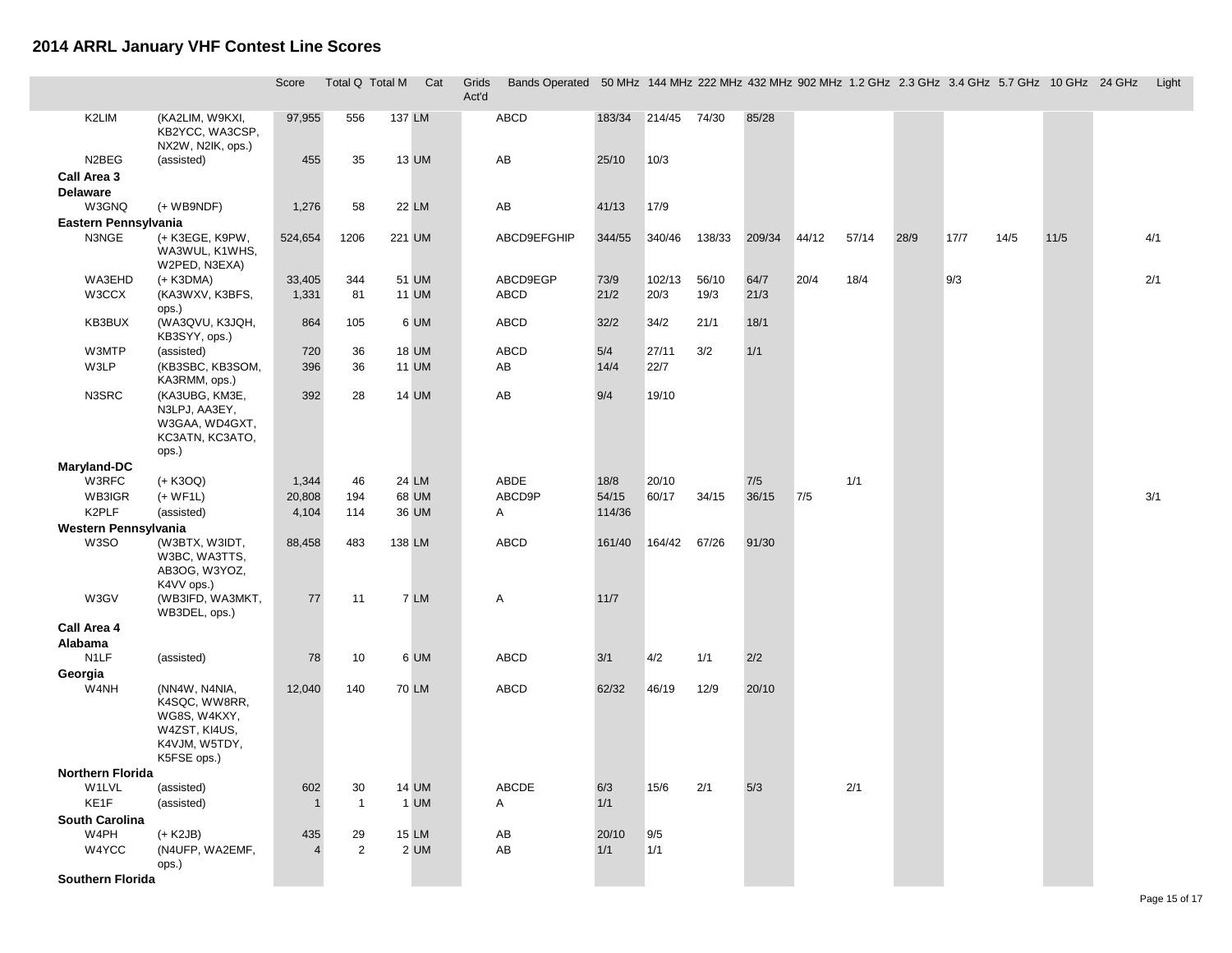|                              |                                                                              | Score      | Total Q Total M |        | Cat           | Grids<br>Act'd | Bands Operated 50 MHz 144 MHz 222 MHz 432 MHz 902 MHz 1.2 GHz 2.3 GHz 3.4 GHz 5.7 GHz 10 GHz 24 GHz |            |             |       |              |     |       |  |  | Light |
|------------------------------|------------------------------------------------------------------------------|------------|-----------------|--------|---------------|----------------|-----------------------------------------------------------------------------------------------------|------------|-------------|-------|--------------|-----|-------|--|--|-------|
| N4BRF                        | (WA2VNV, KE4OBV,<br>W4WCD, ops.)                                             | 2,975      | 91              |        | 25 LM         |                | ABCD                                                                                                | 30/9       | 33/8        | 2/1   | 26/7         |     |       |  |  |       |
| AJ4GC<br>KE4WBO              | $(+KF4OD)$                                                                   | 598<br>369 | 25<br>29        |        | 13 UM<br>9 UM |                | ABDE<br>ABD                                                                                         | 2/1<br>5/2 | 8/4<br>12/4 |       | 12/5<br>12/3 |     | 3/3   |  |  |       |
| Virginia                     |                                                                              |            |                 |        |               |                |                                                                                                     |            |             |       |              |     |       |  |  |       |
| K1HTV                        | (assisted)                                                                   | 14,364     | 219             |        | 57 LM         |                | ABCD                                                                                                | 117/31     | 69/13       | 2/2   | 31/11        |     |       |  |  |       |
| WY3P                         | (N3VOP, N3MK ops.)                                                           | 8,496      | 135             |        | 48 LM         |                | ABCD                                                                                                | 57/16      | 36/12       | 19/10 | 23/10        |     |       |  |  |       |
| Call Area 5<br>Oklahoma      |                                                                              |            |                 |        |               |                |                                                                                                     |            |             |       |              |     |       |  |  |       |
| W5CSC                        | (K5WPN, W5CCR,<br>KF5JXP ops.)                                               | 3,276      | 46              |        | 42 LM         |                | ABDE                                                                                                | 12/13      | 16/13       |       | 11/9         |     | 7/7   |  |  |       |
| <b>KBØHH</b>                 | (+KC5DPT, KE5EKX)                                                            | 7,084      | 105             |        | 46 UM         |                | ABCD9E                                                                                              | 33/10      | 43/17       | 9/5   | 10/5         | 5/4 | $5/5$ |  |  |       |
| <b>South Texas</b><br>K5QE   | (+N5KDA, K5MQ,<br>KN5O, KE5VKZ,<br>N5YA, AE5VB, K5YG,<br>N5NU, K5AIH, AF5JA) | 75,969     | 315             | 207 LM |               |                | ABCD                                                                                                | 136/81     | 127/87      | 14/13 | 38/26        |     |       |  |  |       |
| K3TD                         | (assisted)                                                                   | 25         | 5               |        | 5 UM          |                | Α                                                                                                   | 5/5        |             |       |              |     |       |  |  |       |
| West Texas                   |                                                                              |            |                 |        |               |                |                                                                                                     |            |             |       |              |     |       |  |  |       |
| KC5MVZ                       | $(+ KF5TXU)$                                                                 | 364        | 20              |        | 14 UM         |                | <b>ABCD</b>                                                                                         | $10/7$     | 4/3         | 2/2   | 4/2          |     |       |  |  |       |
| Call Area 6                  |                                                                              |            |                 |        |               |                |                                                                                                     |            |             |       |              |     |       |  |  |       |
| <b>Los Angeles</b><br>KØDI   | $(+$ net)                                                                    | 1,825      | 61              |        | 25 LM         |                | <b>ABCD</b>                                                                                         | 38/14      | 11/4        | 4/3   | 8/4          |     |       |  |  |       |
| <b>Sacramento Valley</b>     |                                                                              |            |                 |        |               |                |                                                                                                     |            |             |       |              |     |       |  |  |       |
| W6RKC                        | (assisted)                                                                   | 675        | 40              |        | <b>15 UM</b>  |                | ABD                                                                                                 | 20/6       | 15/5        |       | 5/4          |     |       |  |  |       |
| San Diego                    |                                                                              |            |                 |        |               |                |                                                                                                     |            |             |       |              |     |       |  |  |       |
| AE7DW                        | $(+ N7SZF)$                                                                  | 40         | 8               |        | 5 LM          |                | AB                                                                                                  | 5/3        | 3/2         |       |              |     |       |  |  |       |
| W6QAR                        | (KG6PH, KK6IOZ,<br>KE5GYC, KB9FKO<br>ops.)                                   | 1,342      | 46              |        | <b>22 UM</b>  |                | ABCDE                                                                                               | 21/11      | 12/4        | 3/2   | 9/4          |     | 1/1   |  |  |       |
| Call Area 7                  |                                                                              |            |                 |        |               |                |                                                                                                     |            |             |       |              |     |       |  |  |       |
| Alaska<br>KL7XJ              | (assisted)                                                                   | 12         | 4               |        | 3 UM          |                | AB                                                                                                  | 1/1        | 3/2         |       |              |     |       |  |  |       |
| <b>Western Washington</b>    |                                                                              |            |                 |        |               |                |                                                                                                     |            |             |       |              |     |       |  |  |       |
| KB7ME                        | (assisted)                                                                   | 7,486      | 152             |        | 38 UM         |                | ABCD                                                                                                | 50/9       | 57/16       | 18/6  | 27/7         |     |       |  |  |       |
| Call Area 8                  |                                                                              |            |                 |        |               |                |                                                                                                     |            |             |       |              |     |       |  |  |       |
| Michigan                     |                                                                              |            |                 |        |               |                |                                                                                                     |            |             |       |              |     |       |  |  |       |
| W8RU                         | (+WA9WIX, KC8VGG)                                                            | 750        | 32              |        | <b>15 UM</b>  |                | ABCDE                                                                                               | 8/3        | 10/6        | 6/3   | 6/2          |     | 2/1   |  |  |       |
| <b>West Virginia</b><br>KU1T | (assisted)                                                                   | 85         | 17              |        | 5 UM          |                | Α                                                                                                   | 17/5       |             |       |              |     |       |  |  |       |
| Call Area 9                  |                                                                              |            |                 |        |               |                |                                                                                                     |            |             |       |              |     |       |  |  |       |
| <b>Illinois</b>              |                                                                              |            |                 |        |               |                |                                                                                                     |            |             |       |              |     |       |  |  |       |
| W9RVG                        | $(+$ WD9EXD)                                                                 | 2,835      | 53              |        | 45 LM         |                | ABCD                                                                                                | 21/20      | 22/14       | 7/8   | 3/3          |     |       |  |  |       |
| N9TF                         |                                                                              | 2,075      | 64              |        | 25 LM         |                | ABCD                                                                                                | $19/6$     | 26/8        | 6/4   | $13/7$       |     |       |  |  |       |
| N2BJ                         | $(+$ K2PAC)                                                                  | 4,797      | 83              |        | 39 UM         |                | ABCDE                                                                                               | 28/12      | 25/10       | 12/7  | 13/7         |     | 5/3   |  |  |       |
| K9ZM                         | (assisted)                                                                   | 450        | 30              |        | <b>15 UM</b>  |                | A                                                                                                   | 30/15      |             |       |              |     |       |  |  |       |
| Call Area Ø<br>lowa          |                                                                              |            |                 |        |               |                |                                                                                                     |            |             |       |              |     |       |  |  |       |
| ADØH                         | (assisted)                                                                   | 70         | 14              |        | 5 UM          |                | ${\sf AB}$                                                                                          | 5/3        | 9/2         |       |              |     |       |  |  |       |
|                              |                                                                              |            |                 |        |               |                |                                                                                                     |            |             |       |              |     |       |  |  |       |